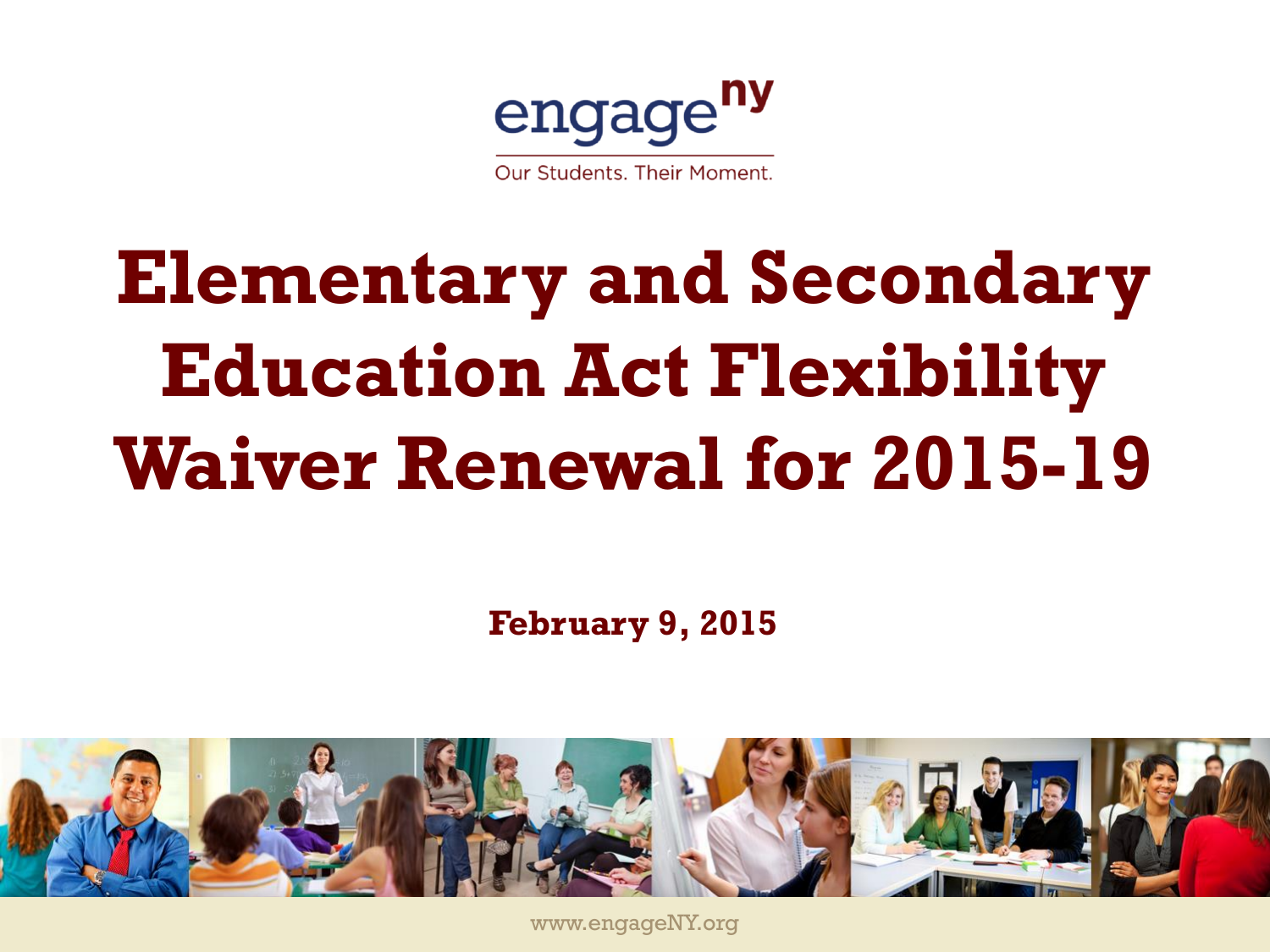# History of the ESEA Waiver

**September 2011**: President Obama announced an ESEA regulatory flexibility initiative.

**May 2012:** The USDE approved New York State's Flexibility Waiver Request for the 2012-13 and 2013-14 school years.

**September/November 2013:** USDE offered states with approved ESEA Flexibility Waivers the opportunity to renew the waivers for the 2014-15 school year only.

**July 2014:** The USDE approved New York State's Flexibility Waiver Renewal Request for the 2014-15 school year.

**November 2014:** The USDE offered states with approved ESEA Flexibility Waivers the opportunity to renew the waivers for the 2015-16, 2016-17, and 2017-18 school years. A small number of states, including New York, that were judged by the USDE to be fully implementing the waiver's teacher and principal evaluation requirements were offered the opportunity to apply for a 4- year waiver, extending to the 2018-19 school year.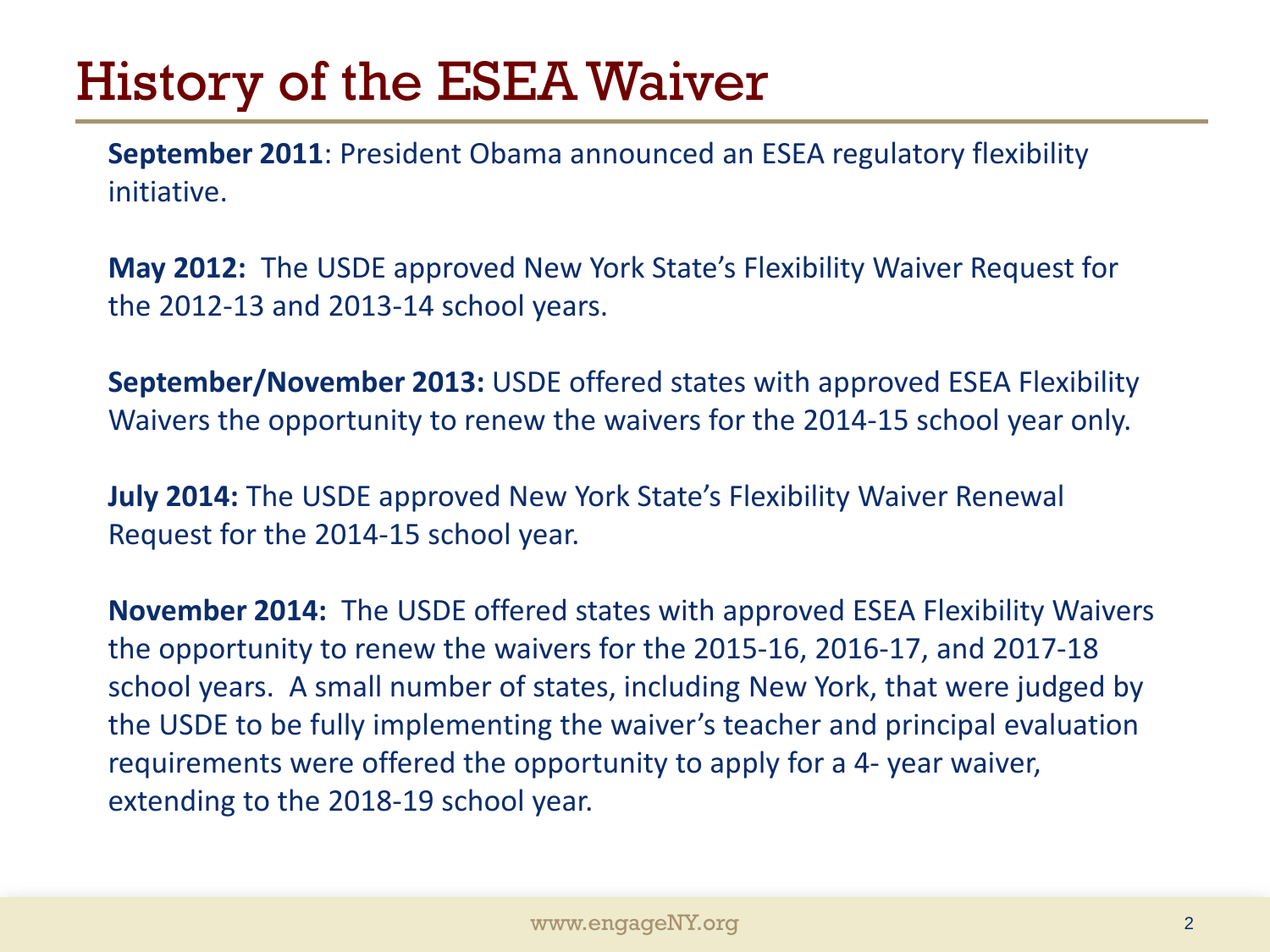# ESEA Flexibility Waiver Principles

- **Principle 1 –** The State's plan for implementing statedeveloped college- and career-ready standards and highquality assessments aligned to those standards.
- **Principle 2 –** The State's plan for implementing a differentiated accountability systems for schools and districts that incorporates a variety of measures, targets meaningful interventions based on need, and identifies high-performing or rapidly improving schools. Includes the State's plan to take dramatic action in the lowestperforming schools, provide greater autonomy to highperforming schools, and target interventions and resources at a subgroup level in schools that may be performing well overall but in which a single subgroup may be lagging.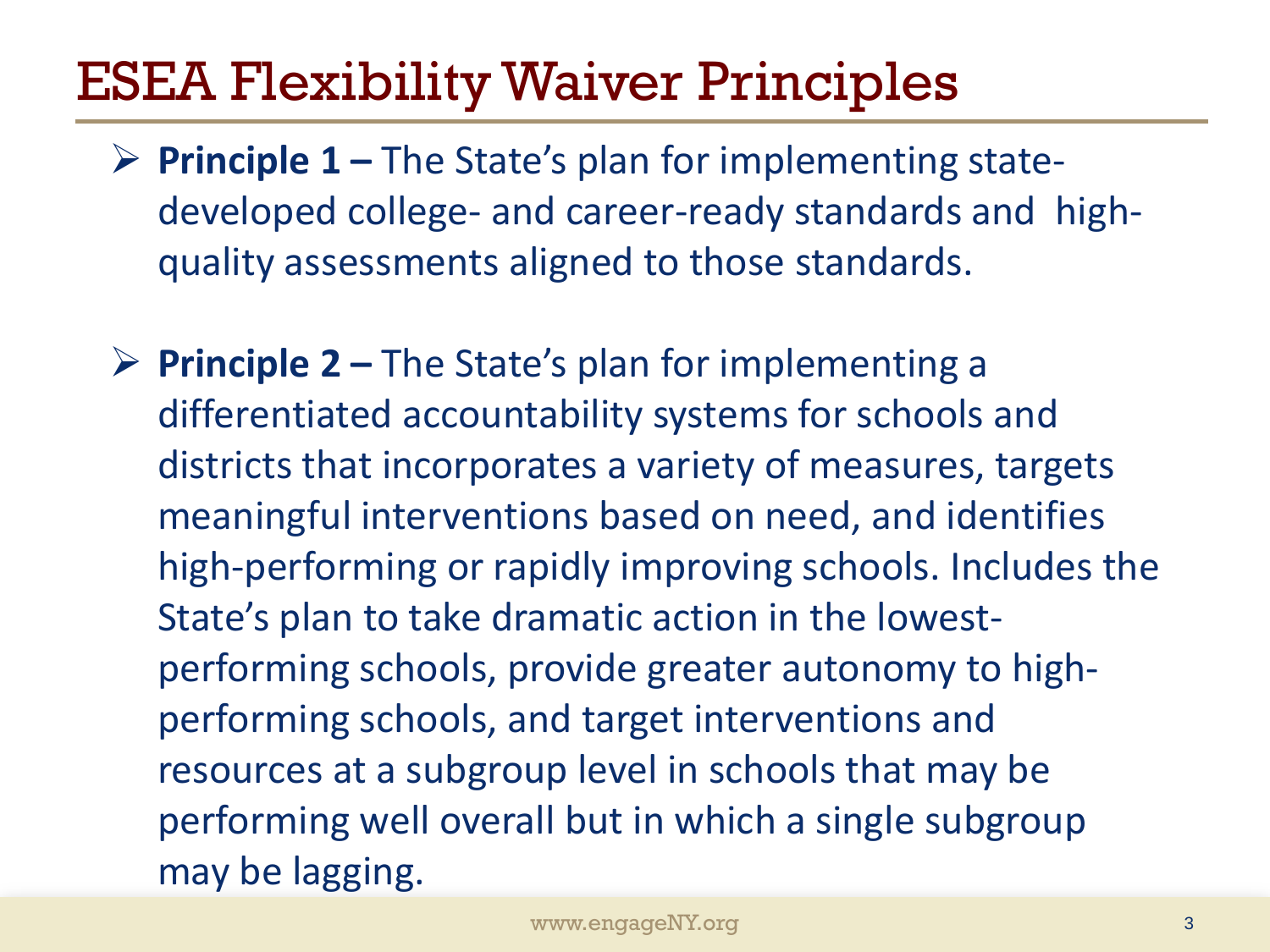# ESEA Flexibility Waiver Principles

- **Principle 3 –** the State's plan to implement teacher and principal evaluation and support systems based on multiple measures that meaningfully differentiate performance, and are designed to provide teachers and leaders with clear, timely, and useful feedback, as well as targeted supports.
- **Principle 4** the State's plan to reduce duplication and unnecessary burden.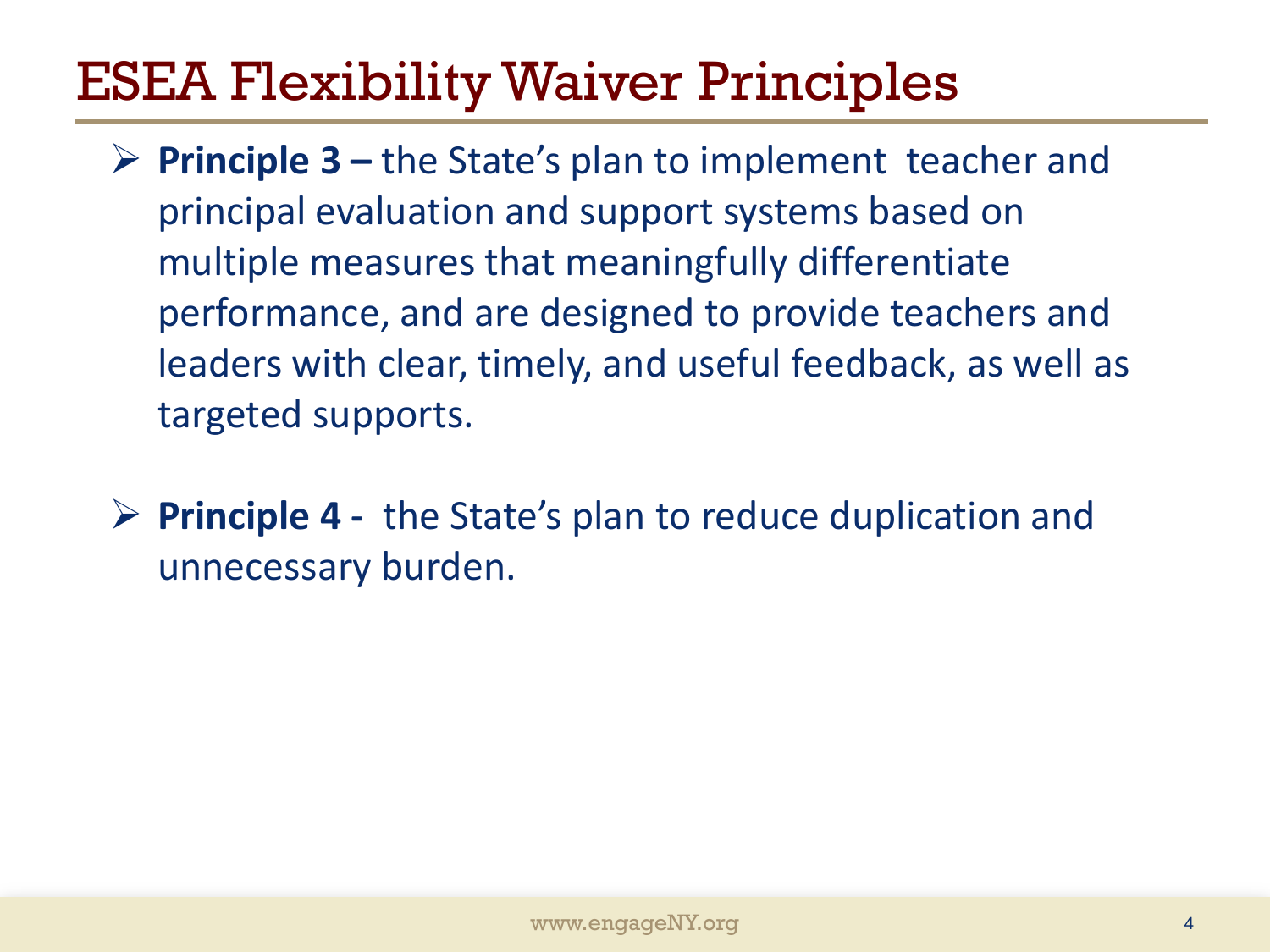### Summary of Current Provisions to Be Continued

**The general architecture of New York's current accountability system is the basis for the 2015-19 ESEA Renewal Request. We recommend that the Regents approve a waiver that continues to:**

- Use state ELA, math, and science assessments; graduation rates; and participation rates as the basis for school and district accountability determinations.
- Use a Performance Index (PI) to measure ELA, mathematics, and science results.
- Use "progress filters" as part of the process to determine whether particular schools or districts should be identified as Focus, Priority or Local Assistance Plan Schools or Focus Districts.
- Apply special rules to Special Act School Districts and NYC CSD 75 schools, and make case by case determinations about transfer high schools.
- Require Focus Districts and Focus and Priority Schools to make two years of progress and meet minimum performance standards to be removed from identification.
- Identify other low performing schools as Local Assistance Plan schools.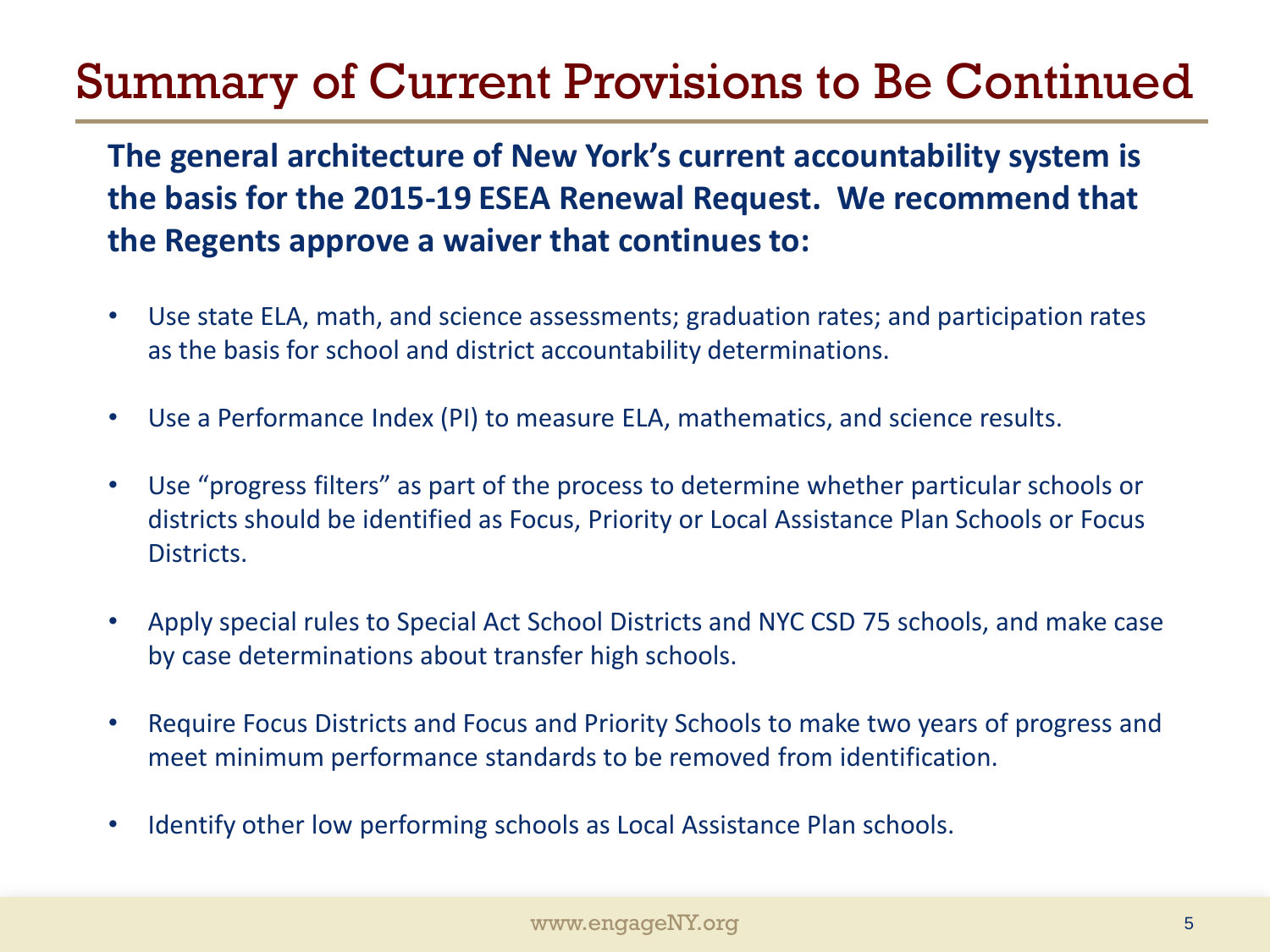### Summary of Current Provisions to Be Continued

- Identify high performing and rapidly improving schools as Reward Schools and make grants available to selected Title I Reward Schools.
- Require Focus Districts to participate in the Diagnostic Tool for School and District Effectiveness, District Comprehensive Improvement Plans (DCIP), and School Comprehensive Educational Plans (SCEP) processes.
- Require Focus Districts to offer Public School Choice to students attending Title I Priority and Focus Schools, set aside an amount equal to 5-15% of the district's Title I, IIA, and if applicable Title III funds to support Priority and Focus School improvement plans and 1% for parent engagement activities.
- Offer Priority Schools the opportunity to compete for 1003(g) School Improvement Grant funds or School Innovation Funds.
- Require Priority Schools to implement a whole school reform model, assess school leadership, and offer extended learning time.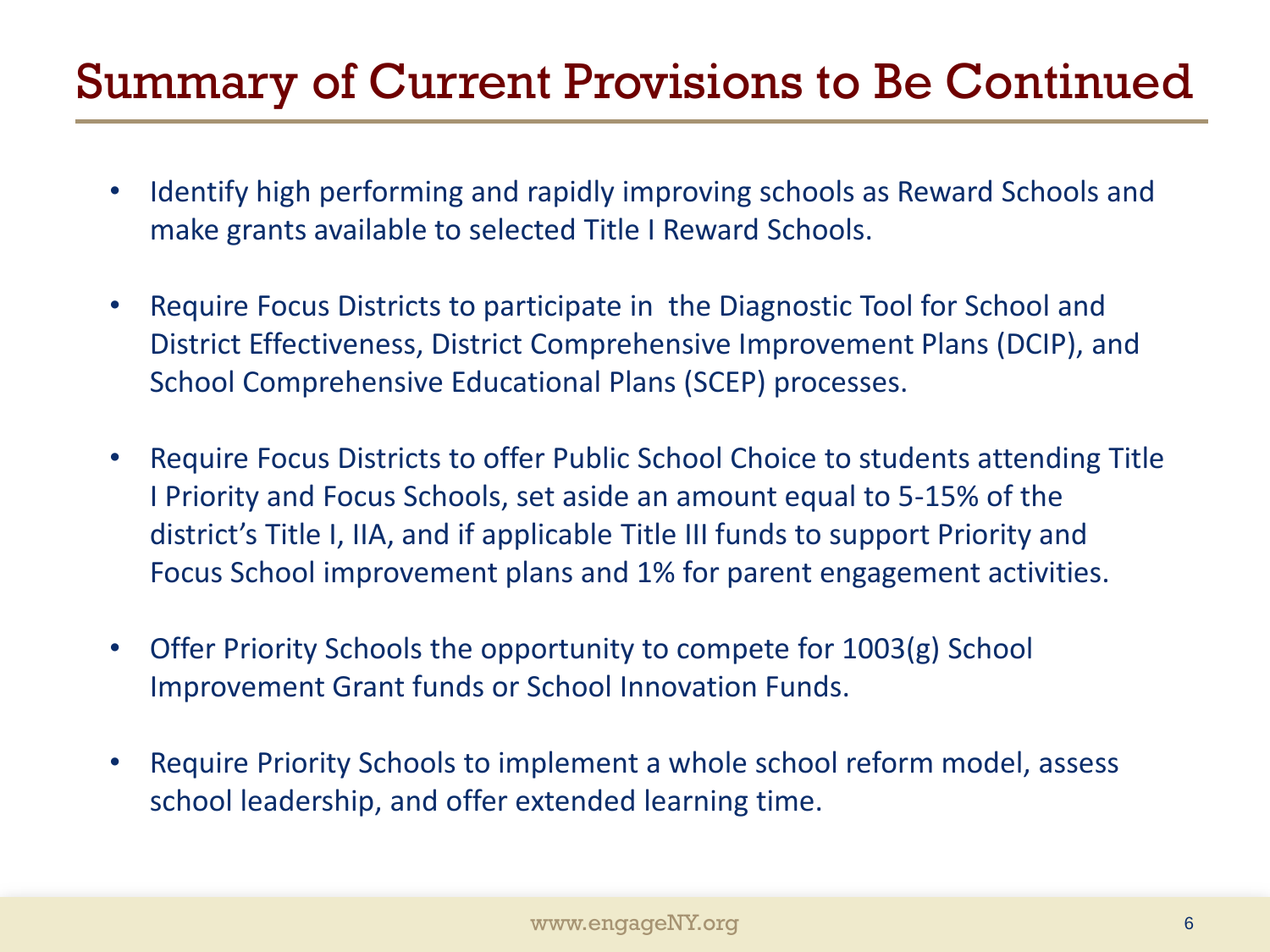## ESEA Renewal Request for 2015-19

**The proposed revisions to the ESEA Waiver for the 2015-19 school year period fall into two primary categories:** 

- 1. Additions made to address new waiver requirements from USDE
- 2. Amendments to streamline existing school and district school improvement planning processes and accountability designation methodologies in order to support school and district improvement efforts.

Department staff does not recommend making any amendments to New York's current waiver pertaining to Principle 1: College- and Career-ready Expectations for all Students or Principle 3: Supporting Effective Instruction and Leadership.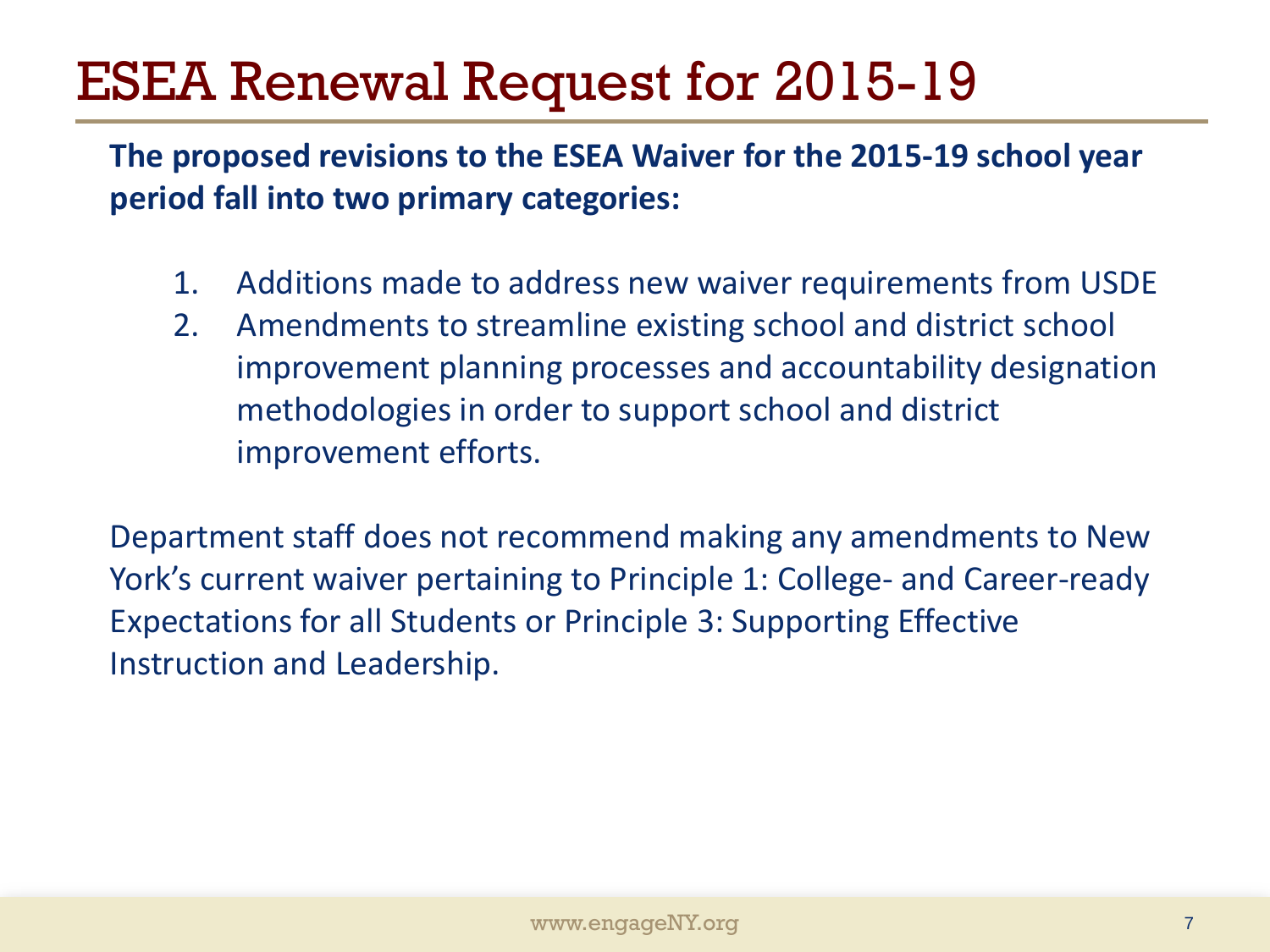### ESEA Renewal: USDE Requirements

- $\checkmark$  States must include as part of their ESEA Renewal Waiver Request a description of interventions in the State's lowest-performing schools and schools with the largest achievement gaps.
- $\checkmark$  The description must address how the State will identify those Priority and Focus Schools that have not met targets and how the State will increase the rigor of interventions and supports in those schools.
- $\checkmark$  The Department must provide USDE with a list of Priority and Focus Schools by January 31, 2016. Included in this list will be re-identified Focus and Priority Schools.
- $\checkmark$  The state must continue to identify at least five percent of its Title I Schools as Priority and ten percent as Focus.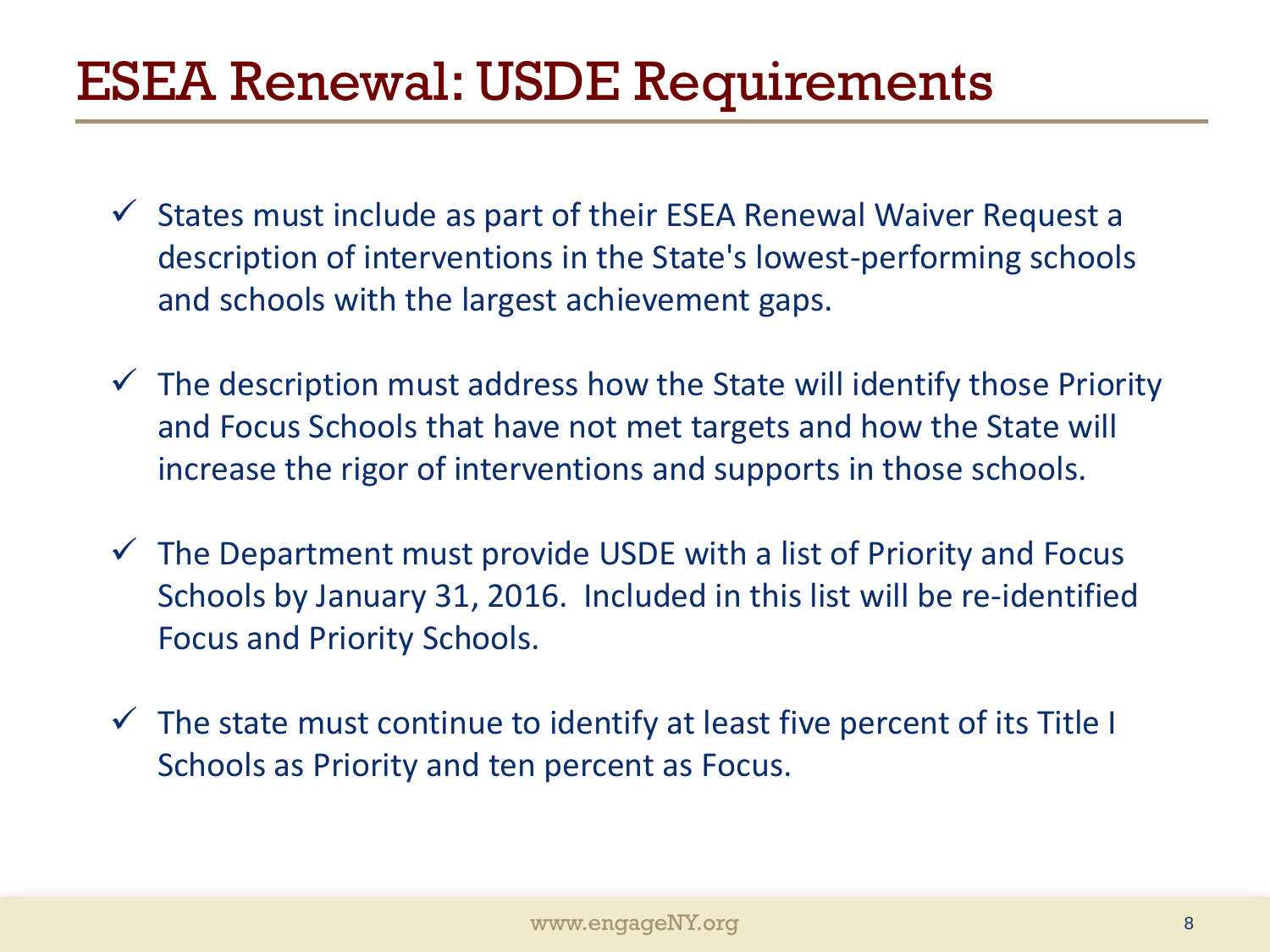#### Current Waiver: Identified Schools and Districts

#### **Schools**

#### **(based on 2012-13 State assessment data)**

|                    | <b>Priority</b> | <b>Focus</b> | Local<br><b>Assistance</b><br><b>Plan</b> | <b>Reward</b> |
|--------------------|-----------------|--------------|-------------------------------------------|---------------|
|                    |                 |              |                                           |               |
| <b>State Total</b> | 178             | 446          | 311                                       | 354           |

| <b>District Type</b>   | # of Districts |
|------------------------|----------------|
| <b>Focus Districts</b> | 62             |
| <b>Good Standing</b>   | 633            |

**.**

1 The New York City Department of Education (NYC DOE) has 31 of its 32 Community School Districts identified as Focus Districts. In this chart, the NYC DOE is counted as one central district.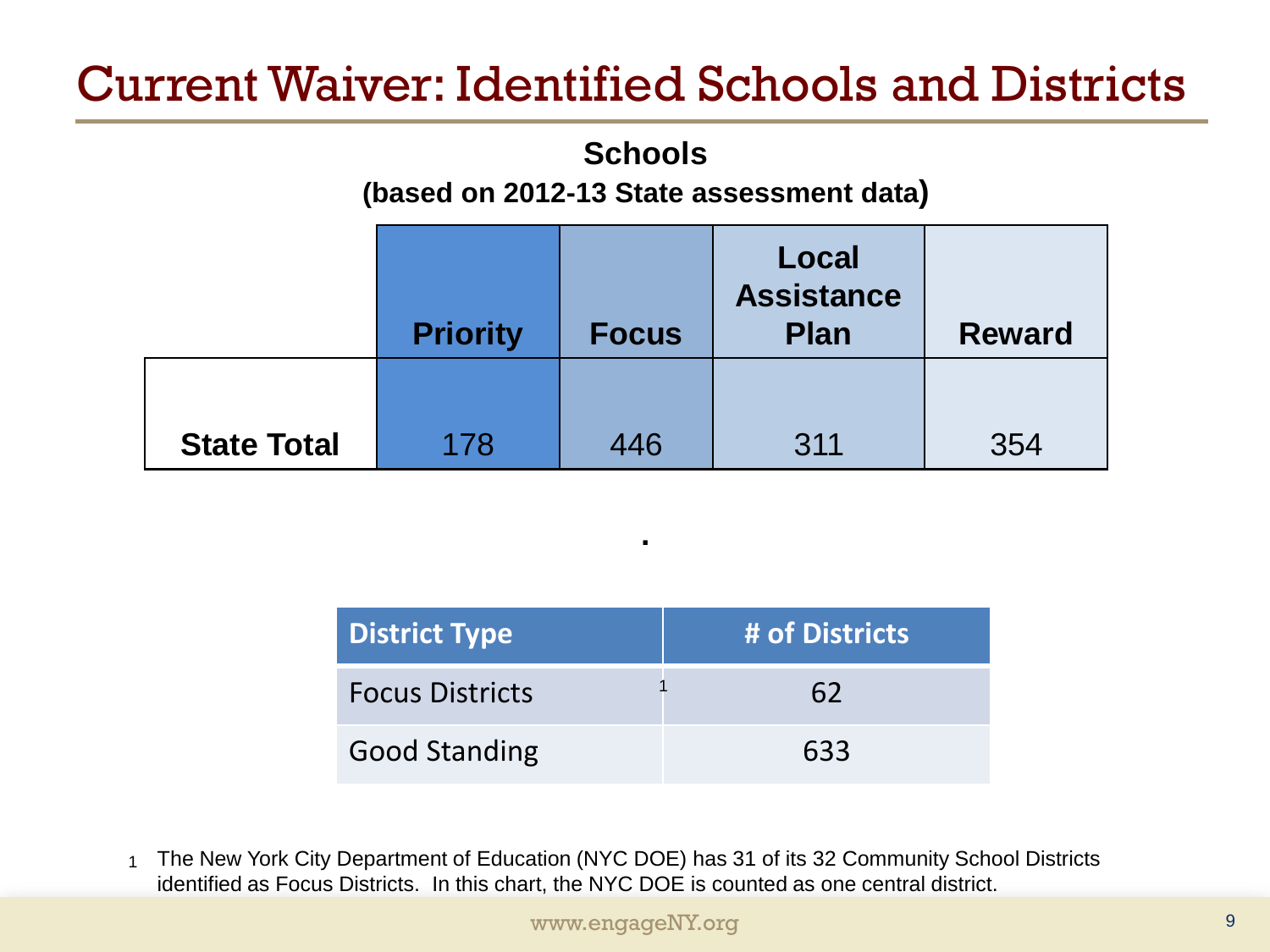# ESEA Renewal: Re-Identified Focus Schools

Under the Draft ESEA Renewal Proposal:

- Re-identified Focus Schools must revise their SCEP to focus on the needs identified through their most recent Integrated Intervention Team (IIT), district-led, or School-led with district oversight DTSDE reviews.
- Districts must complete a school leader checklist for the re-identified Focus School, if the principal has been leader of the school for more than two full academic years, in order to determine whether the school leader should be provided additional professional development and/or mentoring or replaced.
- Re-identified Focus Schools must begin intensive implementation of at least one ESEA turnaround principle (e.g., redesign the school day, week, or year; modify the instructional program to ensure it is research-based, rigorous, and aligned with State academic content standards; provide time for collaboration on the use of data) starting no later than the 2016-17 school year.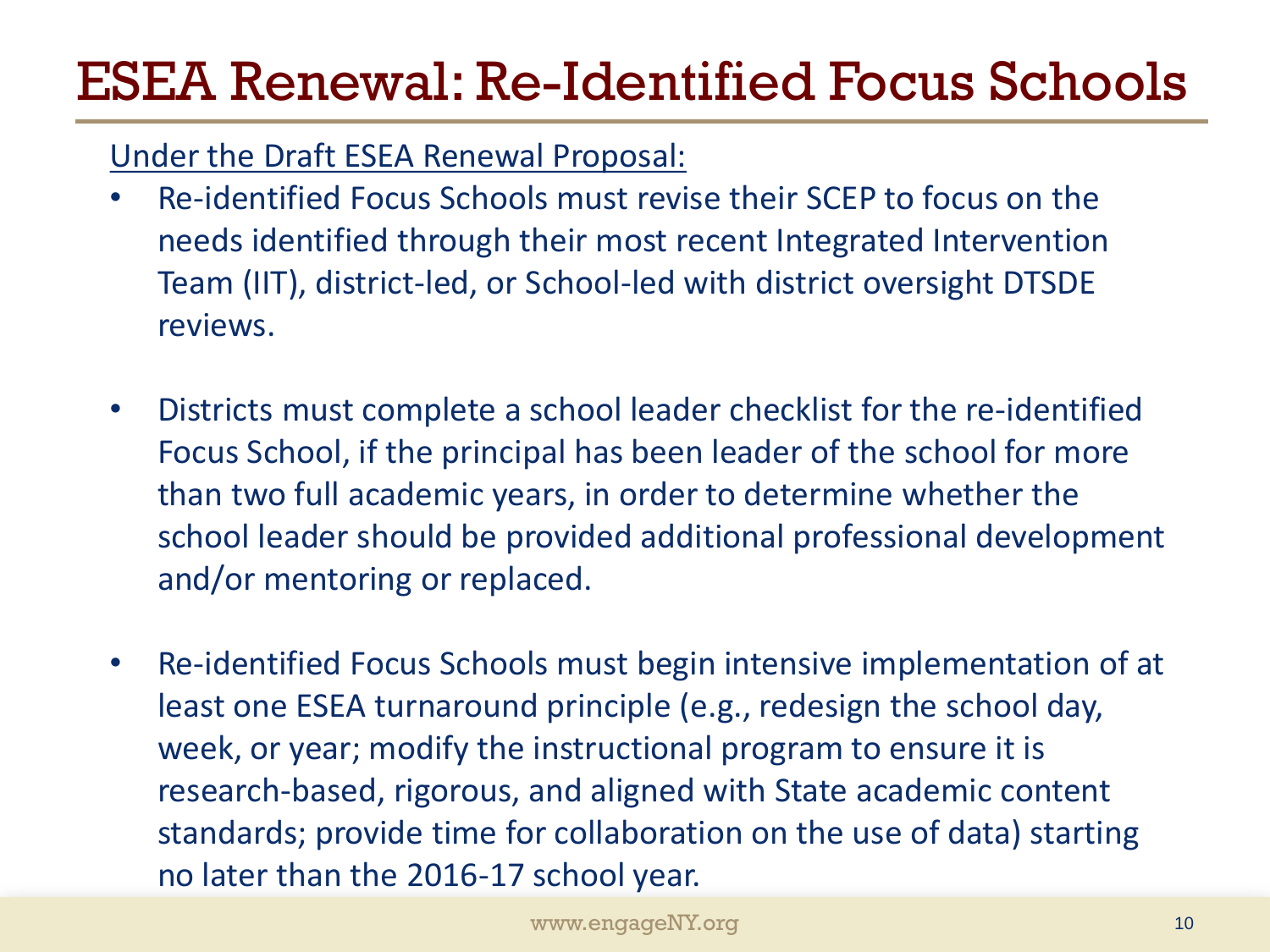### ESEA Renewal: Re-Identified Priority Schools

Under the Draft ESEA Renewal Proposal:

- Pursuant to the provisions of Commissioner's Regulations Part 100.18, re-identified Priority Schools will be preliminarily identified for Registration Review, and districts will be given an opportunity to appeal that designation.
- After reviewing appeals, the Commissioner will determine which schools to place under Registration Review (SURR). If a school is identified as a SURR, an NYSED team will visit the school and make a recommendation to the Commissioner whether the school should:
	- i. Continue to implement its current improvement plan, as modified by recommendations of the Integrated Intervention Team;
	- ii. Implement a new school comprehensive education plan or "out of time" plan, which may contain a new whole school reform model; or
	- iii. Be phased out or closed.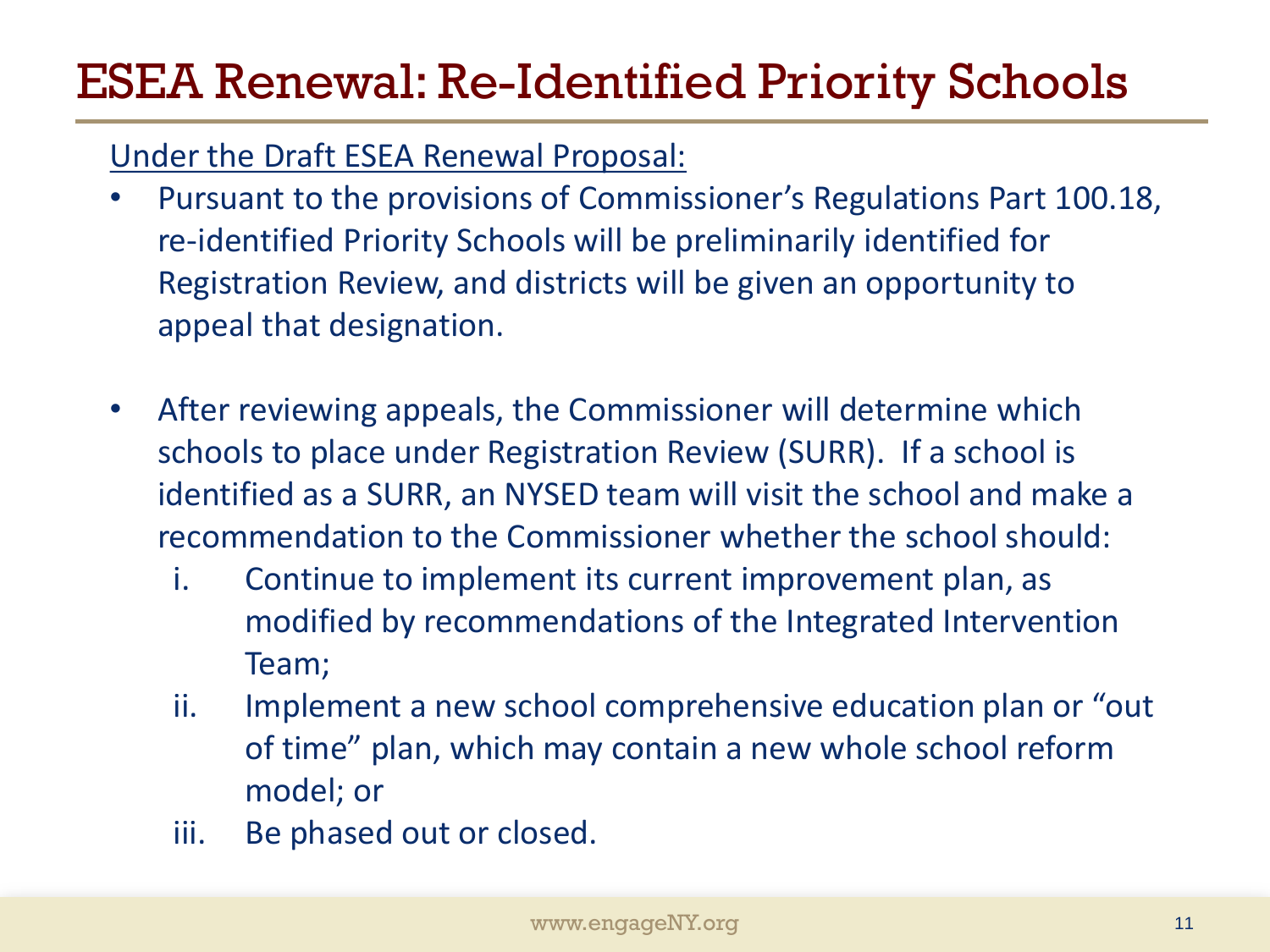### ESEA Renewal: Re-Identified Priority Schools

Under the Draft ESEA Renewal Proposal:

- If the district is allowed to either continue its current plan or implement a new plan, the district must:
	- $\checkmark$  Complete a school leader checklist (if the principal has been leader of school for more than two full academic years);
	- $\checkmark$  Ensure that the school has extended learning time; and
	- $\checkmark$  Ensure that the staff at the school participate in mandatory professional development in support of the current or new plan.

*Schools Under Registration Review (SURR) must begin implementation of approved plans in the 2016-17 school year and must fully implement plans no later than the beginning of the 2017-18 school year.*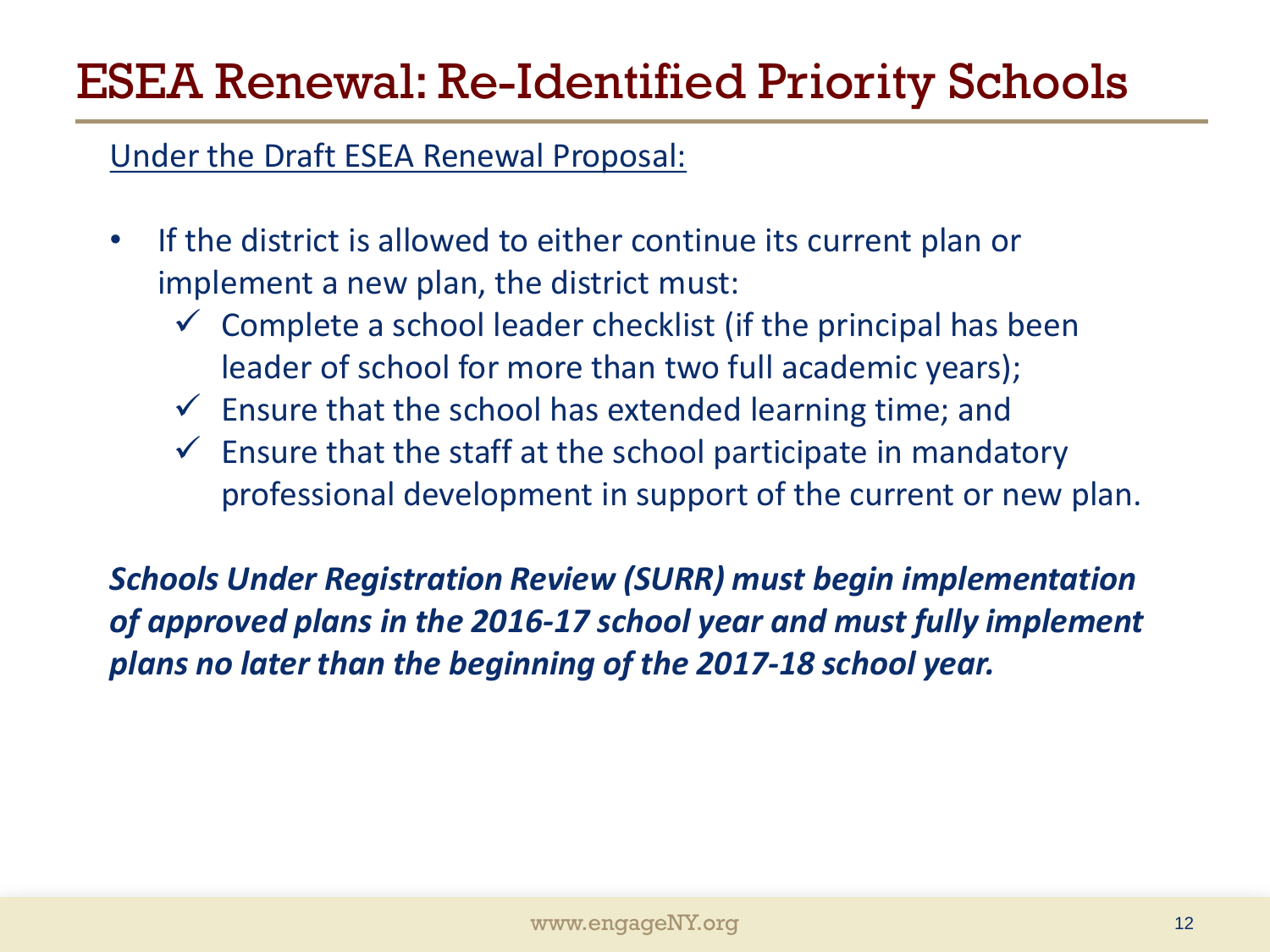# ESEA Renewal: Re-Identified LAP Schools

LAP Schools have unacceptably large gaps in performance among groups of students; have failed for three consecutive years to make Adequate Yearly Progress (AYP) for a group of students on an accountability measure; or are performing at a level that would otherwise have caused the school to be identified as Focus, if the school were located in a Focus District.

#### Under proposed waiver:

- After three consecutive years of identification the school must conduct a school-led review with district oversight and use that review as the basis for development of a new Local Assistance Plan.
- After four years the school must participate in a district-led DTSDE review, and use that review as the basis for development of an SCEP.
- After five years the school must participate in an IIT DTSDE review.
	- o The IIT may recommend to the Commissioner that the school be identified as a Focus School. The IIT review must be used as the basis for development of an SCEP that meets all requirements for a Focus School.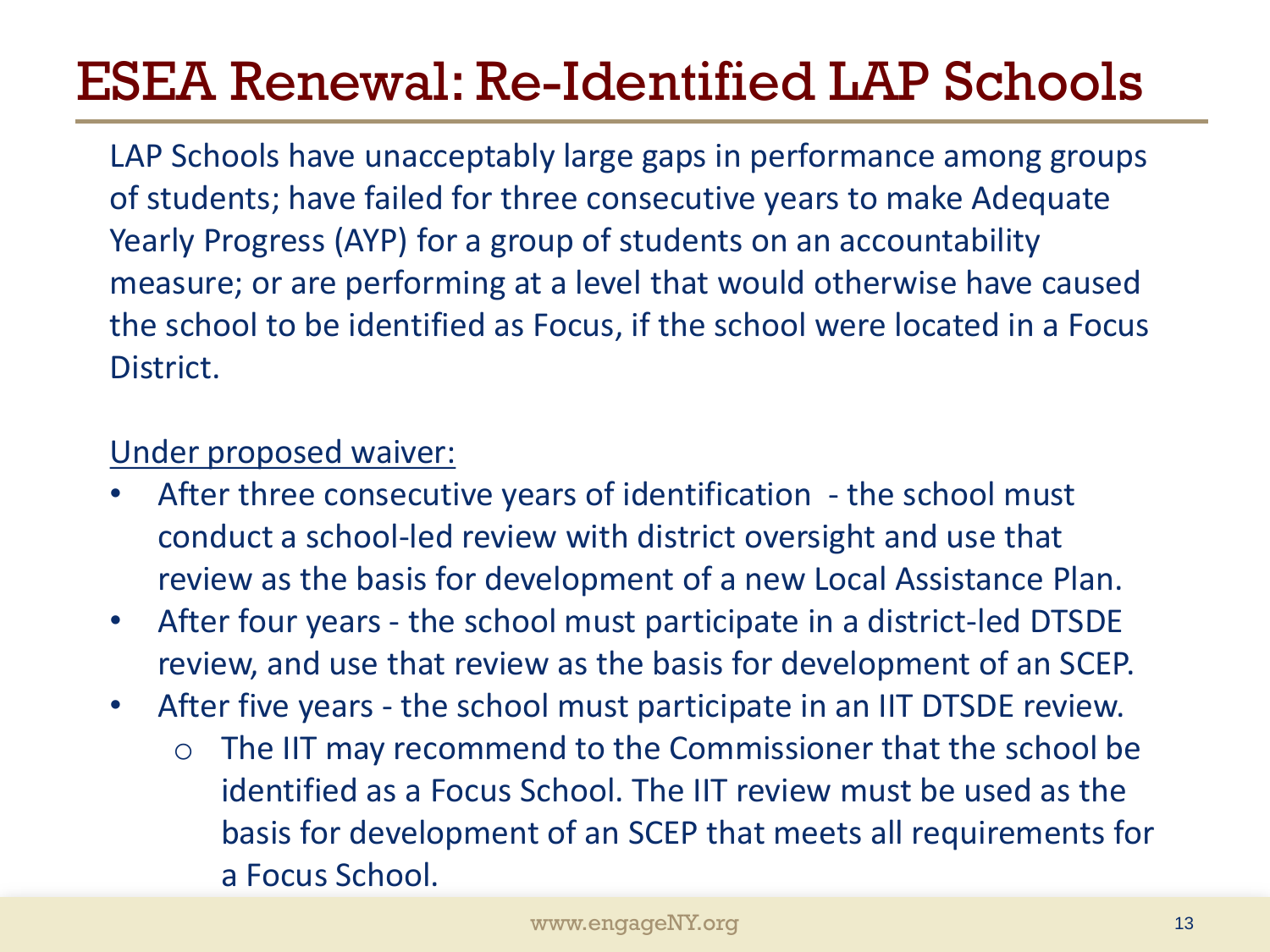# ESEA Renewal: Recommended Revisions

Based on the first years of waiver implementation, the Department recommends changes to refine, simplify, and standardize the following:

- School and District Improvement Set-Asides
- Priority School Identification
- Focus School Identification
- Performance Index (PI)
- Double Testing
- Annual Measureable Objectives
- LAP School Identification and Support
- Progress Filters
- Focus School Removal and Replacement
- Graduation Rate for Removal
- Sunset of Supplemental Education Services (SES) List of Providers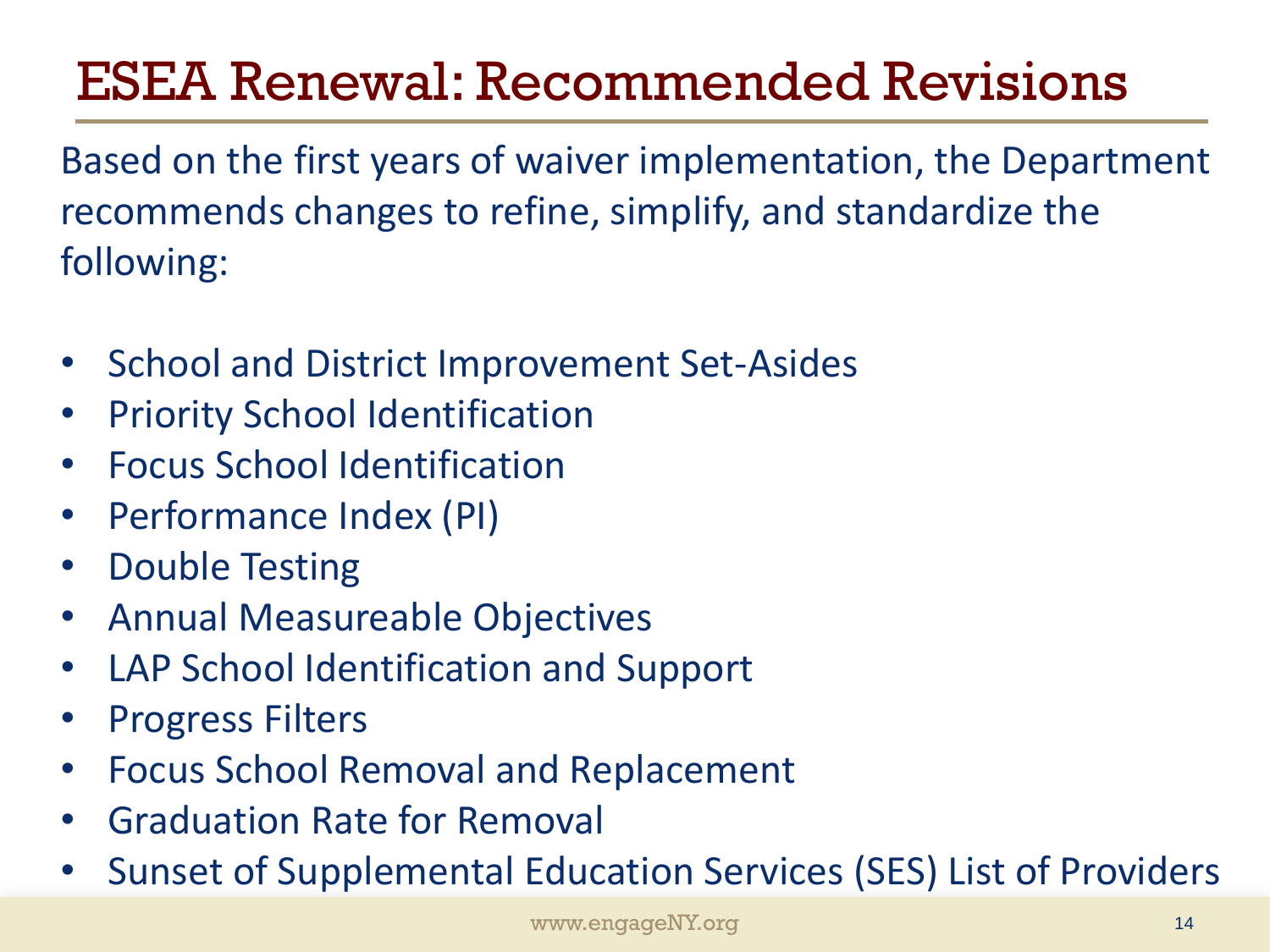## ESEA Renewal: Recommended Revisions

#### **Revisions to Required District Set-Asides**

#### Original approved ESEA Waiver –

Districts were required to set aside an amount equal to between 5 and 15 percent of their Title I, IIA, and III (if applicable) funds to support Focus and Priority School activities and services from an NYSED approved list.

#### Proposed ESEA Renewal Waiver –

Require districts to first utilize 1003(a) School Improvement funds to pay for activities connected to:

- Implementation of the DTSDE process, DCIP and SCEP;
- Review of the principals' qualifications;
- Evaluation of plan implementation; and
- Any costs associated with providing SED data on leading and lagging indicators in Priority and Focus Schools.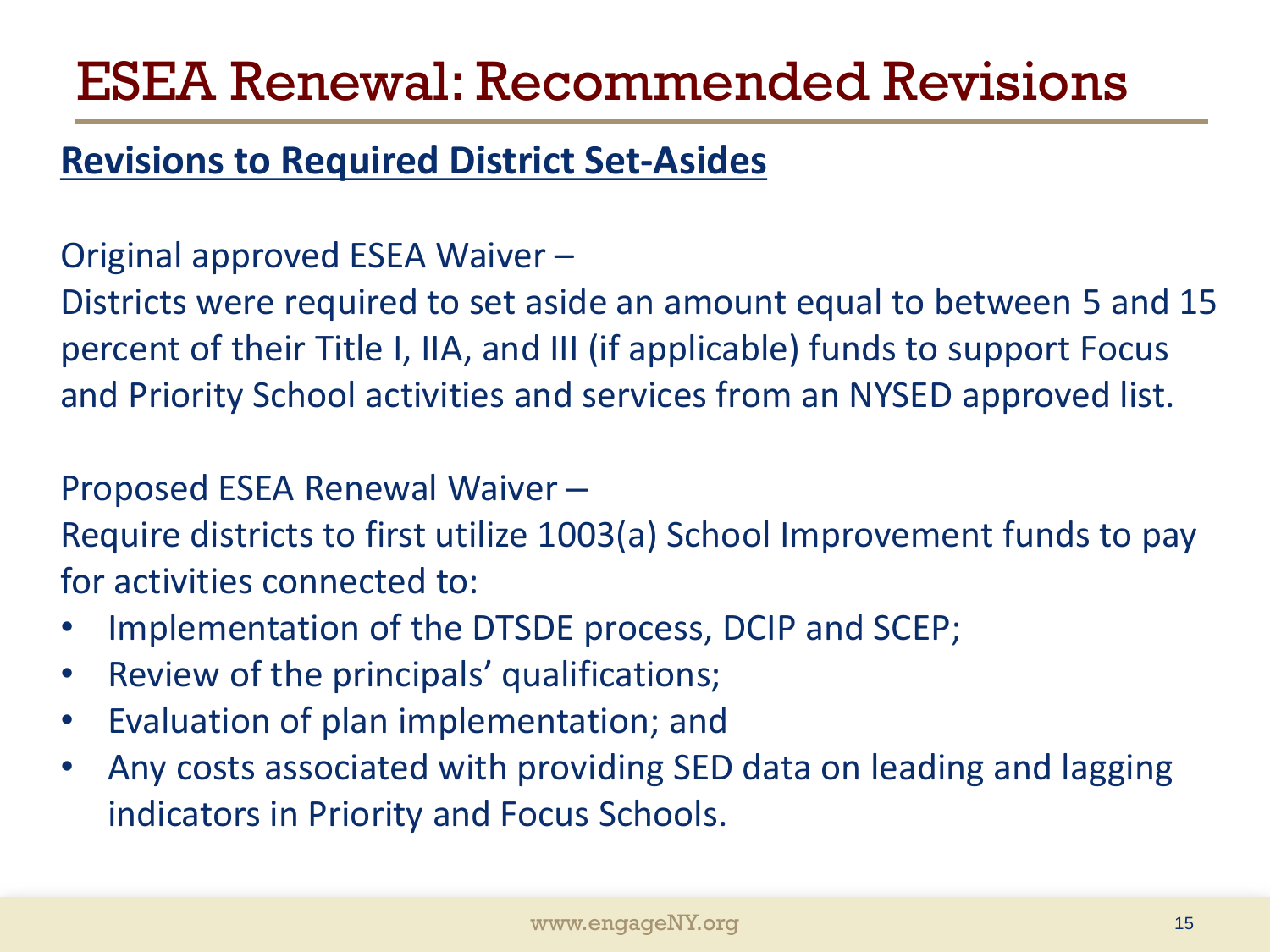### ESEA Renewal: Recommended Revisions

#### **Revisions to Required District Set-Asides**

- In addition, districts will be required to use their 5-15 percent set-aside to fund Public School Choice and offer 200 hours of extended learning time to students in Priority Schools.
- If the cost of meeting those obligations goes beyond the district's setaside, the district must utilize other funds to meet these obligations.
- If funds earmarked for the set-aside remain after these obligations have been fulfilled, which will be the case for most Focus Districts, the funds are to be used to support implementation of turnaround principles or whole school reform models, address recommendations of DTSDE reviews, or support community school programs or the provisions of CTE or advanced coursework to high school students.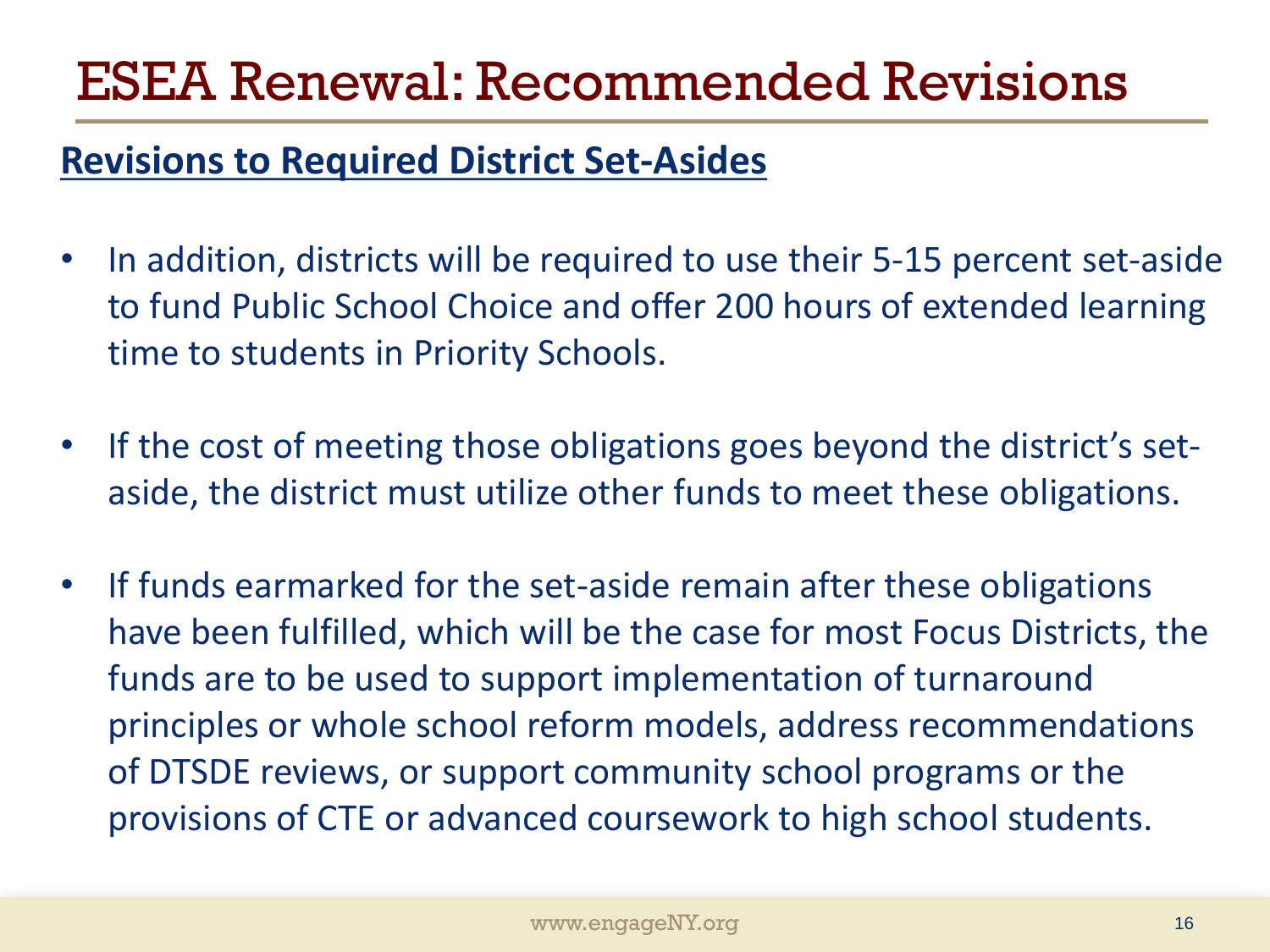# Revisions to Priority School Identification

- Create new list of Priority Schools based on 2014-15 School Year assessment data.
- All public schools eligible for identification, including Schools In Good Standing.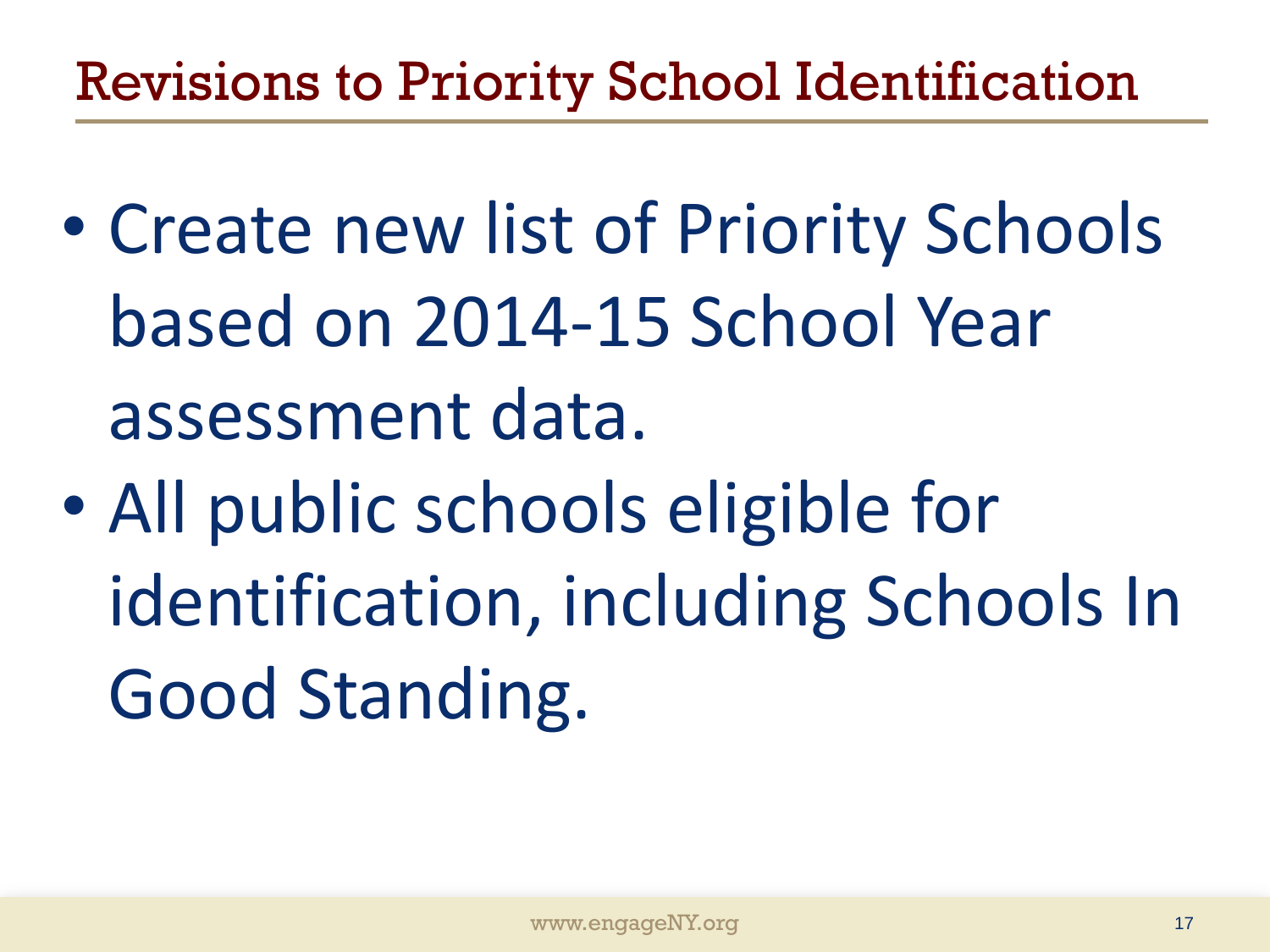# Revisions to Focus School Identification

- Replace current complex formula based on percentage of students who are non-proficient/non-graduates with streamlined method.
- Within Focus Districts, identify any school as Focus that has one or more subgroups performing unacceptably.
- It is possible therefore that a Focus School may be identified for a different subgroup than that for which the District is identified.
- It is also possible that a Focus District may have no identified Focus Schools.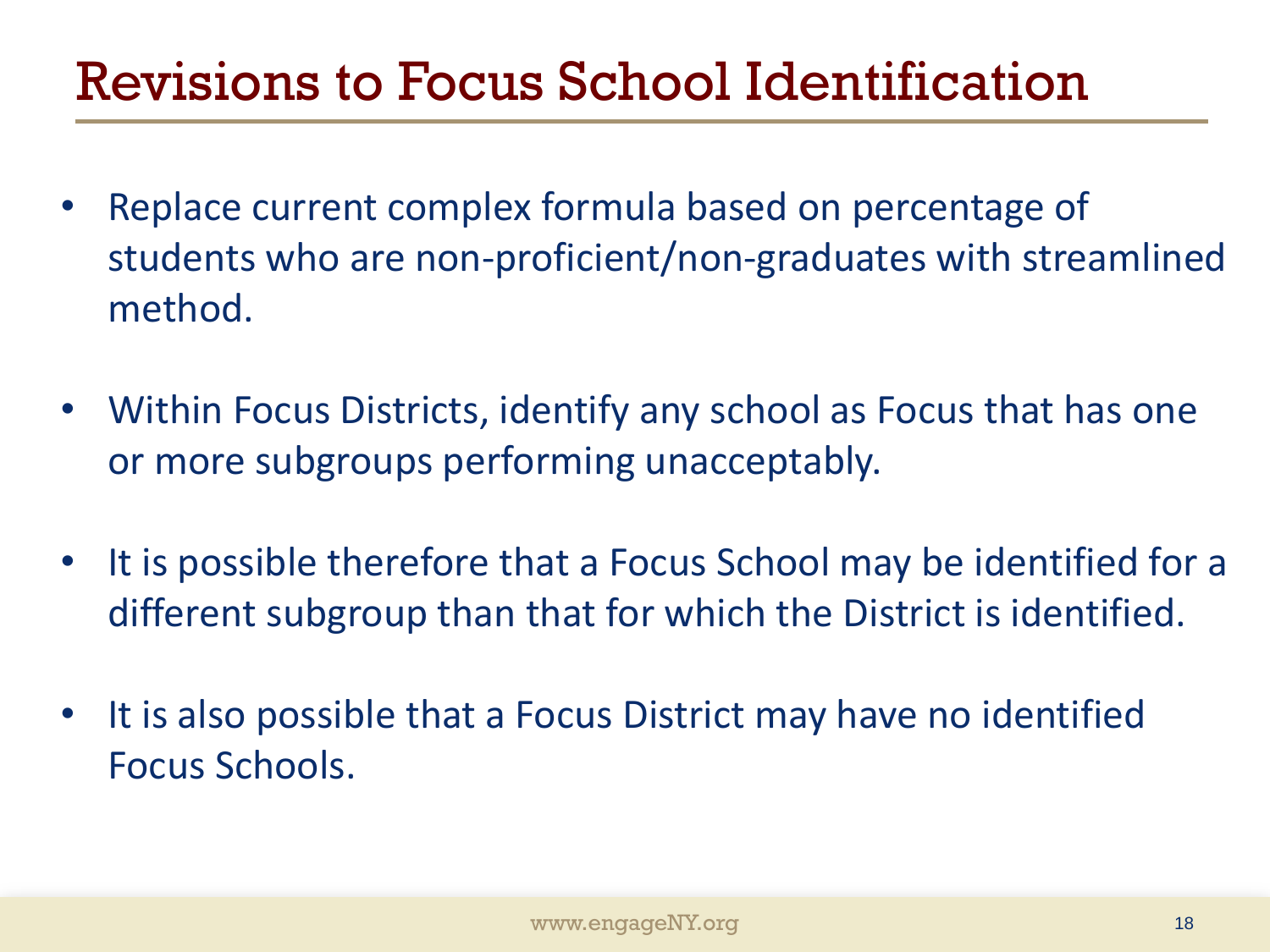# Revisions to Performance Index

- Eliminate the incorporation of "Growth to Proficiency" in computation of Grades 3-8 ELA and math Performance Index (PI), as incorporation of growth rarely changes accountability decisions and significantly delays returning accountability determinations to schools and districts.
- Continue to use Student Growth Percentiles (SGPs), which measure growth of students compared to comparable students across the State, in making elementary and middle school accountability determinations.
- Modify PI to incorporate students with disabilities (SWD), English language learner (ELL), and Career and Technical Education (CTE) waiver amendments, if approved by USDE.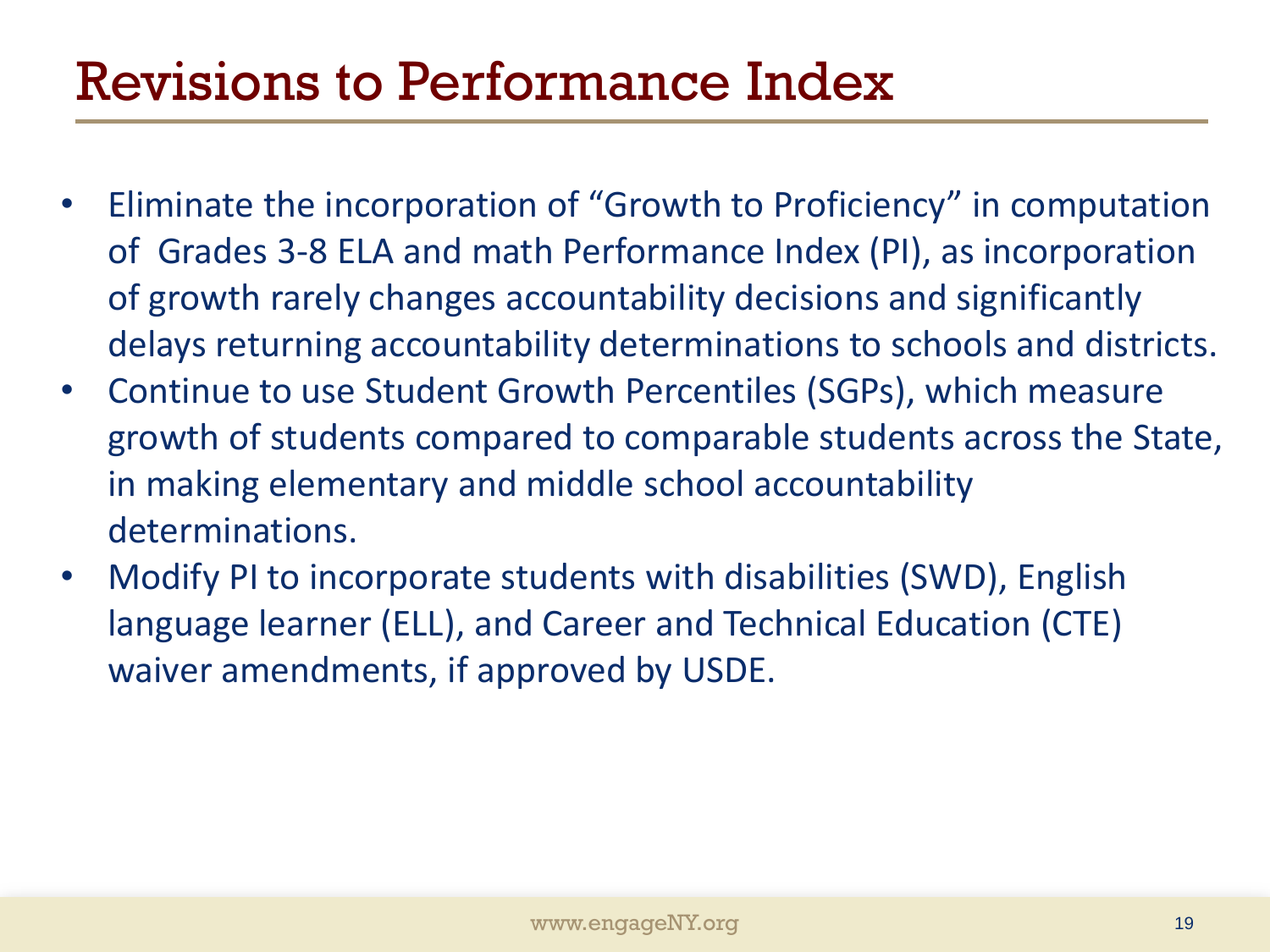- Apply for a four-year waiver to allow grades 7 and 8 students who take high school math Regents to not be required to take the grade level mathematics assessment.
- Previously, an annual application was required.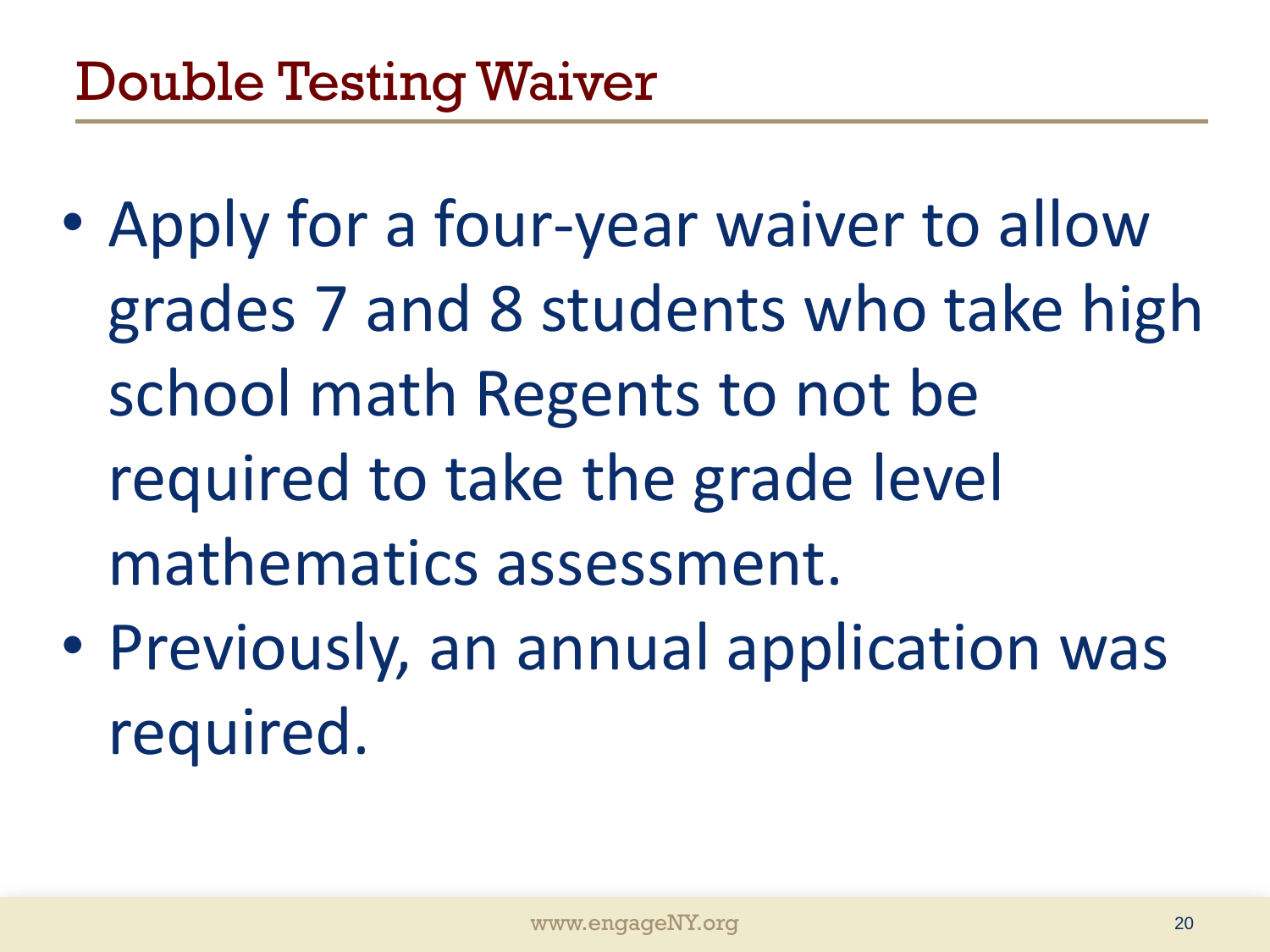#### Revisions to Annual Measurable Objectives (AMOs)

- Set new AMOs for the 2017-18 through the 2022-23 school years for elementary/middle schools based on 2015-16 school year results.
- For high schools, reset AMOs earlier than 2017-18 if appropriate as more students take the Common Core based Regents ELA and mathematics exams.
- Readjust AMOs as necessary to reflect any approved amendments in relation to assessments of SWD, ELL and to include CTE results.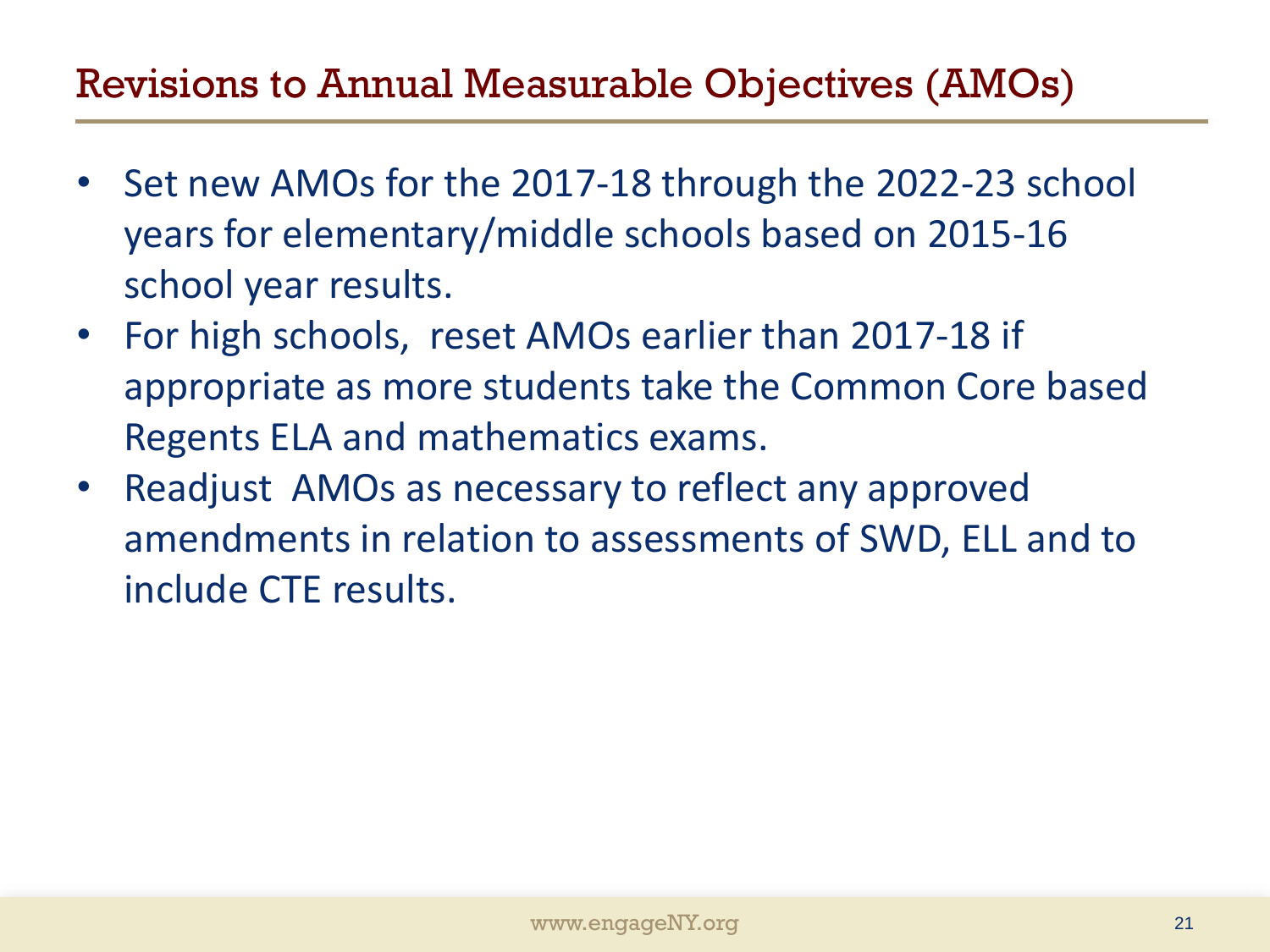- Revise LAP School identification process to:
	- Ensure that all schools that would have been identified as Priority or Focus in a Focus District are identified as LAP in a non-Focus District.
	- Ensure that schools that have large gaps in performance between members of a subgroup and non-members of a subgroup are not identified, if members of the subgroup are performing well in relation to the rest of the state.
	- Align the "Progress Filters" for LAP identification with those for Priority and Focus Schools.
- Base LAP identification for low-performance and large gaps in performance between subgroups on two years of performance and require two years of progress for removal.
- Provide 1003(a) School Improvement Grants to Title I LAP Schools.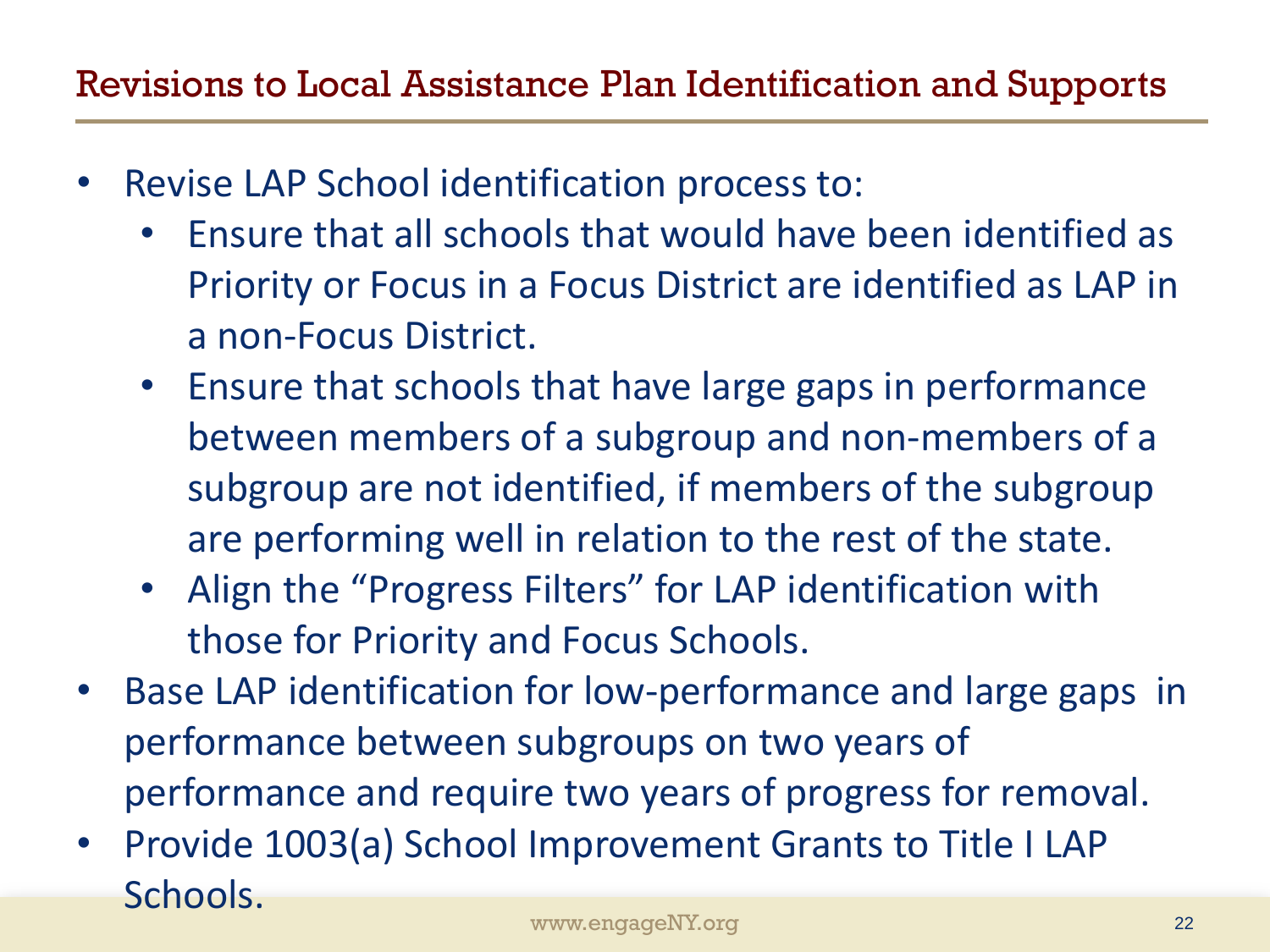# Revisions to Progress Filters

Progress Filters are alternate measures used to determine whether districts and schools have made sufficient progress so that even though the school or district may be low-performing for an accountability group on a performance measure that group's performance is used to identify the district or school.

Department proposes to:

- Standardize the filters used for Priority, Focus, and LAP Schools.
- Use Adequate Yearly Progress as a filter for Priority and Focus Schools.
- Key Progress Filters are:
	- Group has made a ten point gain in the Performance Index from Prior Year.
	- Median Student Growth Percentile is at or above Statewide average.
	- Subgroups 4- or 5-year graduation rate is above Statewide average or has increased by ten percent over last two years.
	- Subgroup has made AYP for past two years.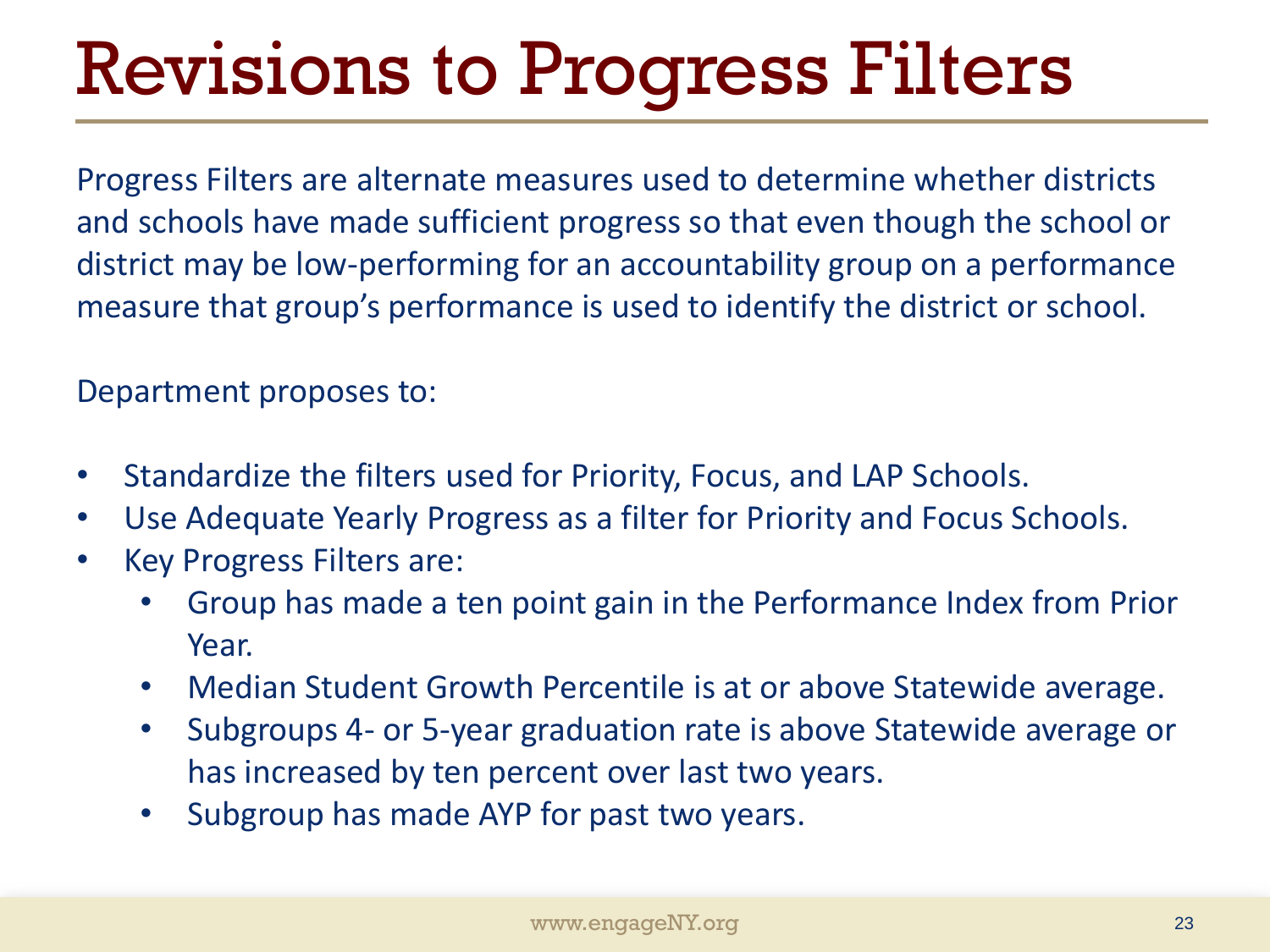- Eliminate requirement that in certain circumstances Districts must replace schools that are eligible for removal from Focus status with new Focus Schools.
- Note: New LAP rules may result in LAP Schools becoming Focus Schools.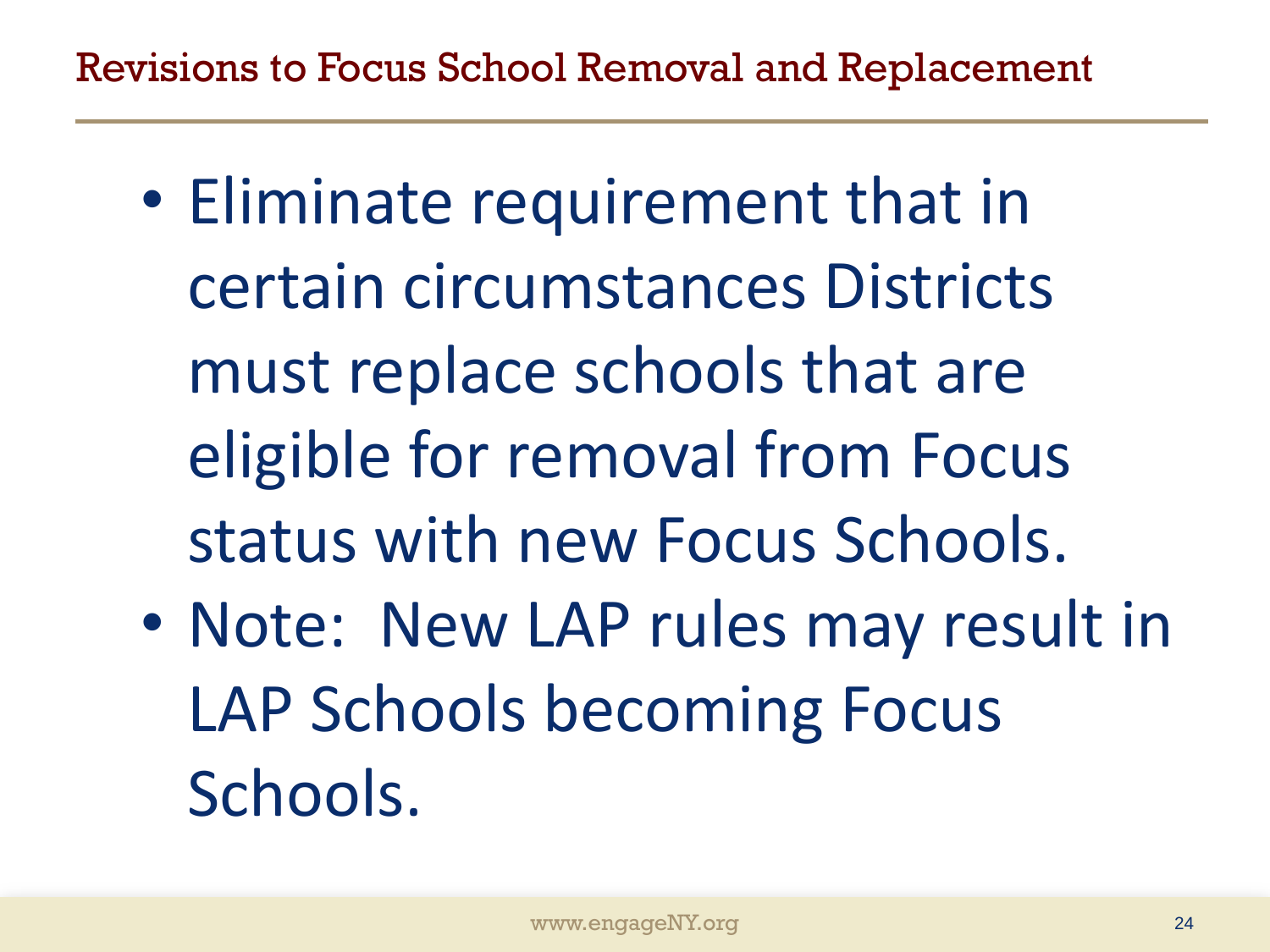- Allow Priority and Focus Schools and Focus Districts to considered for removal, if:
	- $\checkmark$  They make two years of progress.
	- $\checkmark$  They are above the minimum standards for removal in the most current year.
	- (Currently, schools and districts must be above the minimum standard for graduation rate in both the current and the prior school year.)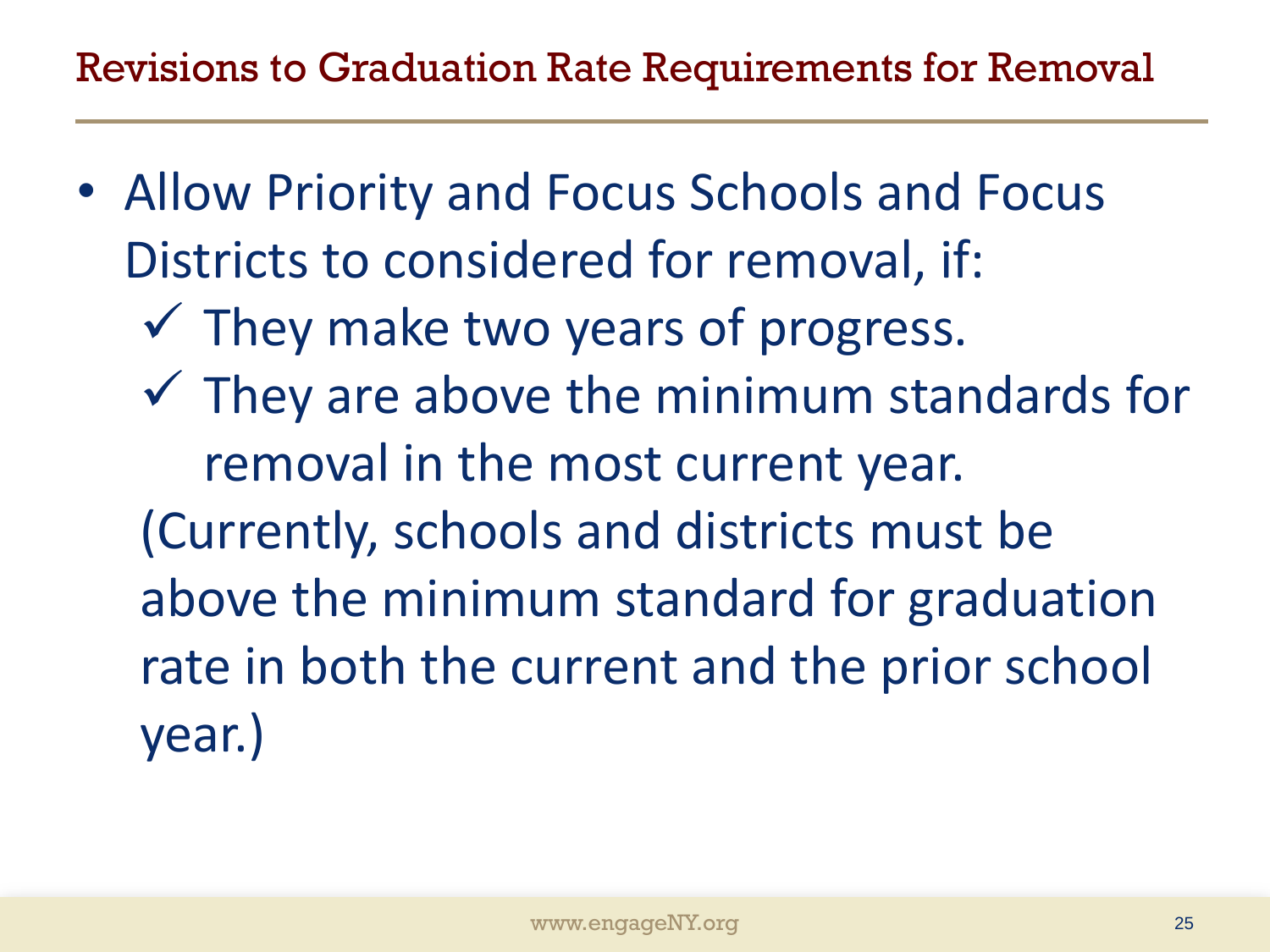Revisions to Supplemental Educational Services (SES)

• Sunset list of approved providers of SES. •Districts may continue to contract directly with vendors to provide tutorial

services.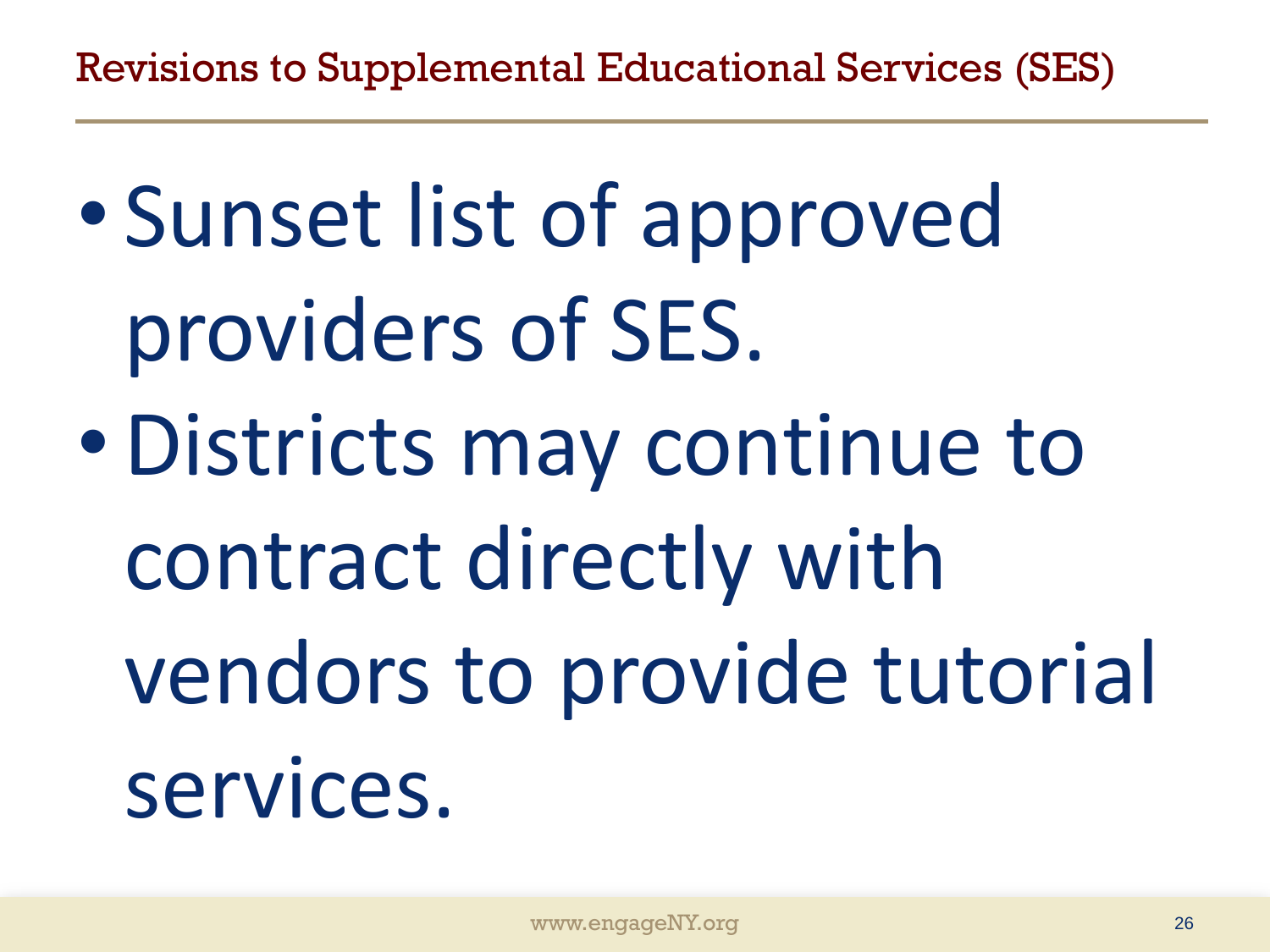#### ESEA Renewal: Consultation and Collaboration

Local Educational Agencies, and organizations representing teachers, administrators, parents, community-based organizations, civil rights organizations, students with disabilities and English language learners have assisted the Department in responding to the requirements of the Renewal application.

- May 2014 the ESEA "Think Tank," which supported the Department with development of the original ESEA Waiver application and its subsequent renewal, was reconvened and has met eight times.
- January 2015 Work Group for Districts LAP Schools
- January 2015 DTSDE Institute
- January and February 2015 Title I Committee of Practitioners
- February 2015 Commissioner, Senior Deputy Commissioner, Deputy Commissioner for P-12 and other staff will be discussing the proposed Waiver Renewal as part of regular meetings.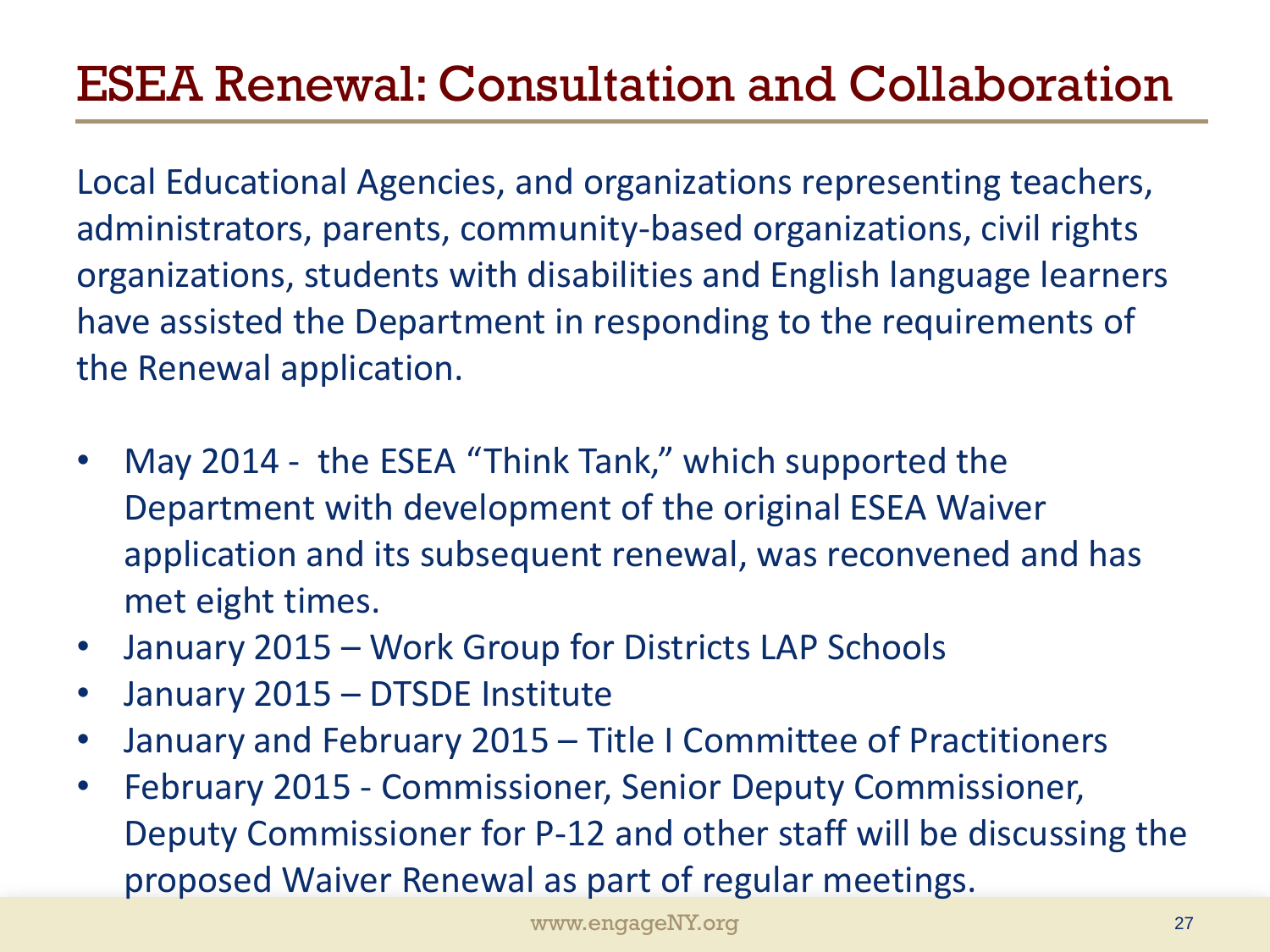#### ESEA Renewal: Request for Public Comment

- $\dots$  **With the approval of the Regents, staff will release the** February 2015 draft renewal request for public comment from approximately **February 12 – February 23, 2015.**
- At the March 16-17, 2015 meeting of the Board, Department staff will provide a summary of the public comments received and any suggested revisions to the application based on those comments.
- The Department will also present the proposed final draft of the ESEA Waiver Flexibility Request for Board of Regents approval at the March 2015 meeting prior to submission to the USDE.